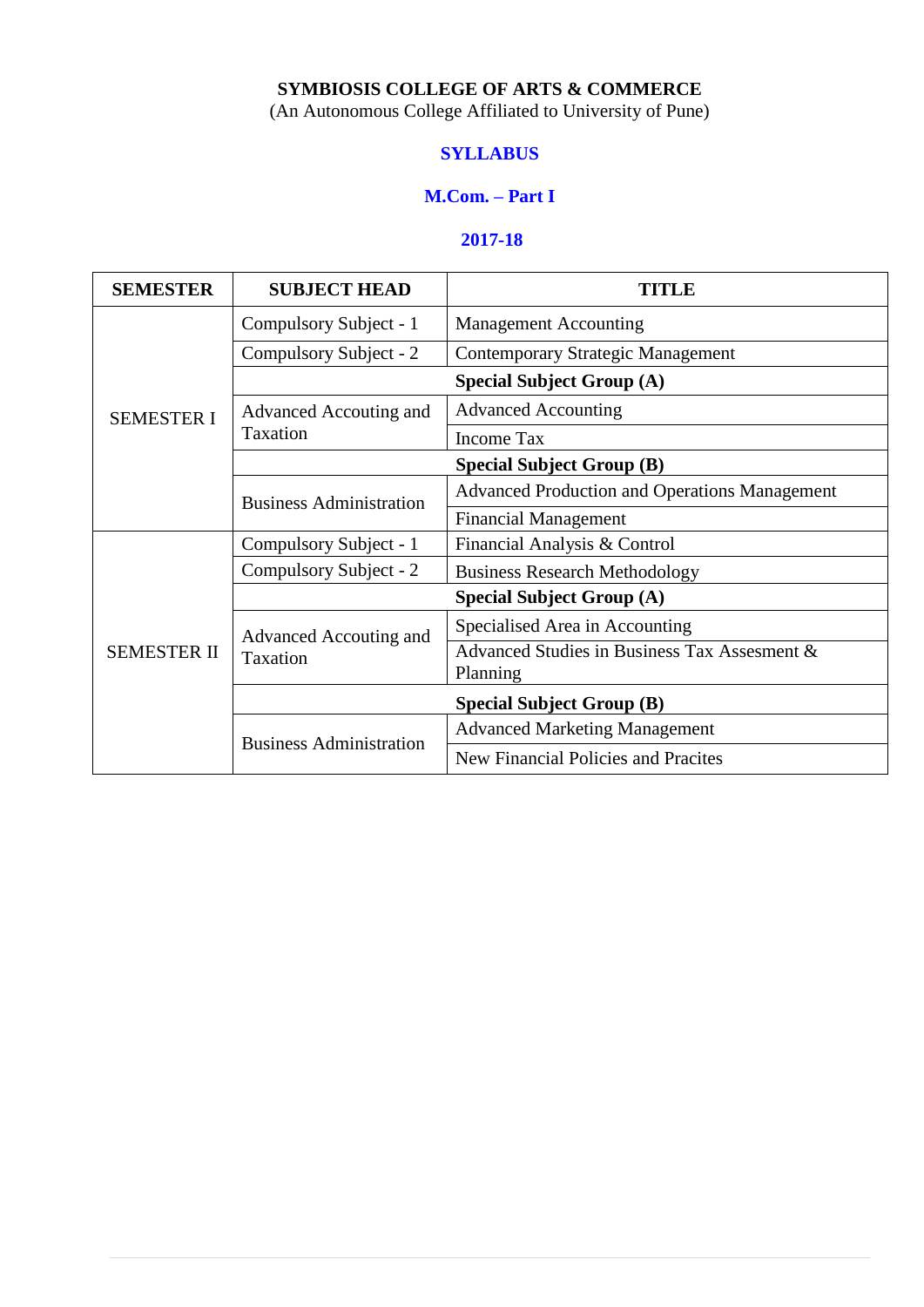| वसुधैव कुटुम्बकम्   <br><b>SYMBIOSIS</b> |                                                                                                                                                                                                                                                                                                                                                                                                                                                                                                                             |                                          | (An Autonomous College Affiliated to University of Pune)                                                                                                                                                                                                                                                                                                              |             |              |   |    |   |    | <b>Symbiosis College of Arts and Commerce</b> |                                |   |                                     |    |
|------------------------------------------|-----------------------------------------------------------------------------------------------------------------------------------------------------------------------------------------------------------------------------------------------------------------------------------------------------------------------------------------------------------------------------------------------------------------------------------------------------------------------------------------------------------------------------|------------------------------------------|-----------------------------------------------------------------------------------------------------------------------------------------------------------------------------------------------------------------------------------------------------------------------------------------------------------------------------------------------------------------------|-------------|--------------|---|----|---|----|-----------------------------------------------|--------------------------------|---|-------------------------------------|----|
| Subject code                             |                                                                                                                                                                                                                                                                                                                                                                                                                                                                                                                             | 12C70011                                 | Semester                                                                                                                                                                                                                                                                                                                                                              | $\mathbf I$ | $\mathbf{I}$ | Ш | IV | V | VI | M.Com.<br><b>Semester</b>                     | $\boldsymbol{I}$<br>$\sqrt{ }$ | П | Ш                                   | IV |
| Unit                                     |                                                                                                                                                                                                                                                                                                                                                                                                                                                                                                                             |                                          | <b>Contents of the syllabus</b>                                                                                                                                                                                                                                                                                                                                       |             |              |   |    |   |    |                                               |                                |   | <b>Number of</b><br><b>Lectures</b> |    |
| $\mathbf{1}$                             | Title of the topic: Introduction to management accounting:<br><b>Contents:</b><br>1.1 Limitations of financial accounting. Need for cost and Management<br>accounting as an area of accounting. Management accounting and managerial<br>decisions. Management accountant's position, role and Responsibilities.<br>Management Accounting and Financial Accounting, Cost accounting and<br>decision Making. Information systems and management decision making,<br>improvement in information for Management decision making |                                          |                                                                                                                                                                                                                                                                                                                                                                       |             |              |   | 08 |   |    |                                               |                                |   |                                     |    |
| $\overline{2}$                           | Title of the topic : Analyzing Financial statement:<br><b>Contents:</b><br>2.1 Fund flow statement<br>2.2 Cash flow statement                                                                                                                                                                                                                                                                                                                                                                                               |                                          |                                                                                                                                                                                                                                                                                                                                                                       | 20          |              |   |    |   |    |                                               |                                |   |                                     |    |
| 3                                        | Title of the topic: Standard Costing:<br><b>Contents:</b><br>3.1 Standard costing as a control technique, method of cost control, objects<br>of standard costing method.<br>3.2 Analysis of variance: Meaning, importance, kinds of variances and their<br>uses: material, Labor                                                                                                                                                                                                                                            |                                          |                                                                                                                                                                                                                                                                                                                                                                       |             | 10           |   |    |   |    |                                               |                                |   |                                     |    |
| 4                                        |                                                                                                                                                                                                                                                                                                                                                                                                                                                                                                                             | <b>Contents:</b><br>and flexible budget. | <b>Title of the topic : Marginal Costing:</b><br>4.1 Concept of marginal costing, cost -volume-profit-analysis, break even<br>analysis, assumptions and practical applications of break even analysis.<br>4.2 Budgeting: Definitions of budge, essential of budgeting, types of budget,<br>functional, master etc. fixed and flexible budget, problems on cash budget |             |              |   |    |   |    |                                               |                                |   | 10                                  |    |
| 5.                                       |                                                                                                                                                                                                                                                                                                                                                                                                                                                                                                                             | <b>Contents:</b>                         | Title of the topic: Reporting and Methods system:<br><b>5.1</b> Introduction and information, Definition, Importance of objects of<br>management information system, characteristics, principles, measurement<br>reporting system, Modes of reporting-statement.                                                                                                      |             |              |   |    |   |    |                                               |                                |   | 12                                  |    |
|                                          |                                                                                                                                                                                                                                                                                                                                                                                                                                                                                                                             |                                          | <b>Total Number of Lectures</b>                                                                                                                                                                                                                                                                                                                                       |             |              |   |    |   |    |                                               |                                |   | 60                                  |    |
|                                          |                                                                                                                                                                                                                                                                                                                                                                                                                                                                                                                             |                                          | <b>Suggested Reference Books Books recommended</b>                                                                                                                                                                                                                                                                                                                    |             |              |   |    |   |    |                                               |                                |   |                                     |    |
| 1.<br>2.<br>3.                           |                                                                                                                                                                                                                                                                                                                                                                                                                                                                                                                             |                                          | Principles & concepts of Cost Management system-Dr. Manmohan Prasad.<br>Management Accounting: By Anthony Robert (Publisher-Taraporewala, Mumbai)<br>Introduction to Management Accounting. By Homgram, C. T. Gary, I Sunderm and<br>William O. Stration. (Publisher- Orentic Hall, Delhi)                                                                            |             |              |   |    |   |    |                                               |                                |   |                                     |    |
| 4.                                       |                                                                                                                                                                                                                                                                                                                                                                                                                                                                                                                             |                                          | Cost Accounting, A Managerial emphasis, By Homgran, Charies T. George Foster and Shikant                                                                                                                                                                                                                                                                              |             |              |   |    |   |    |                                               |                                |   |                                     |    |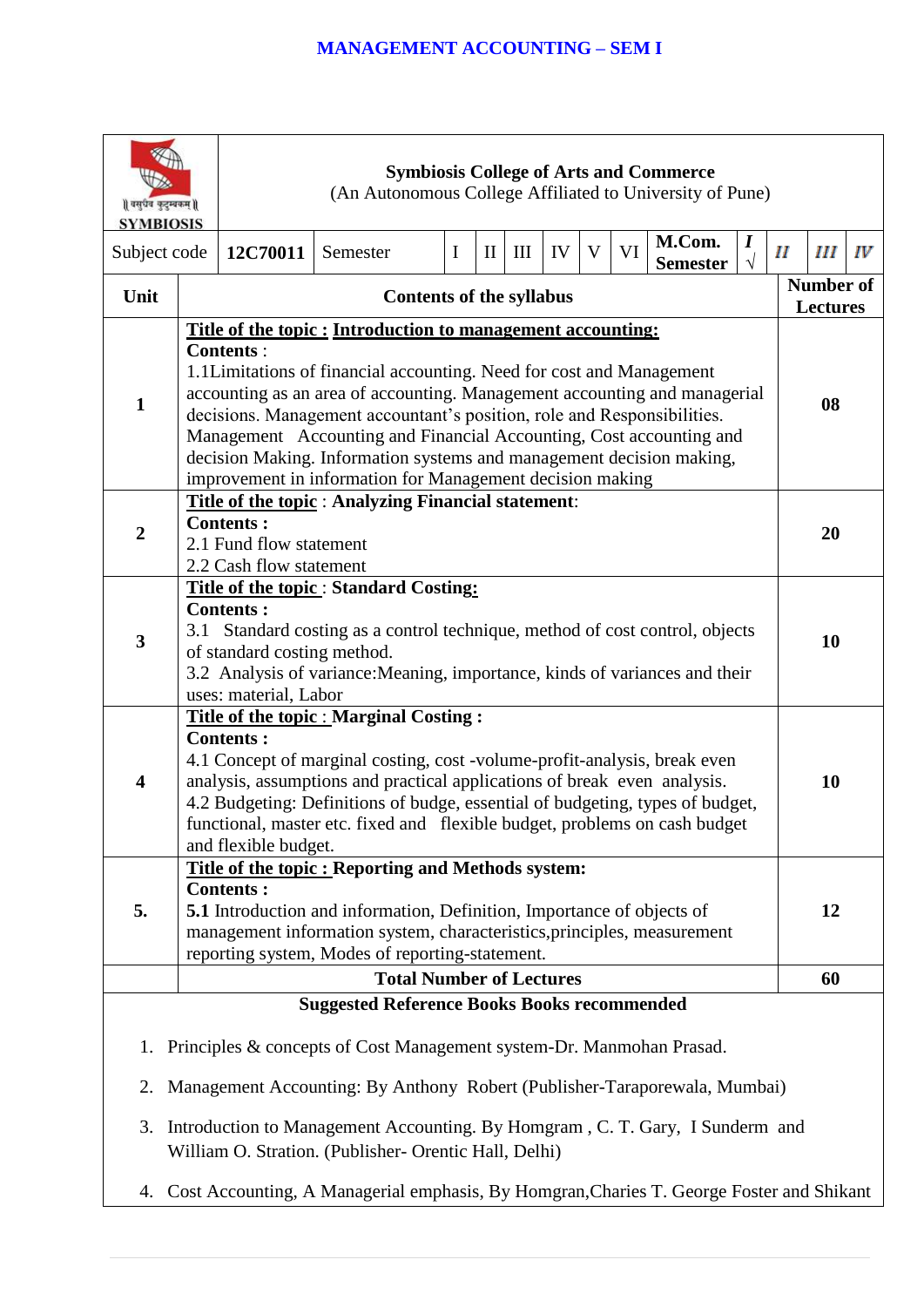|    | M. Dallar (Publisher-Prentince Hall Delhi)                                                                                             |  |  |
|----|----------------------------------------------------------------------------------------------------------------------------------------|--|--|
|    | 5. Management Accounting, By Pandy I M (Publisher-Vikas Publication, Delhi)                                                            |  |  |
| 6. | Management Accounting by Pillai. R., S. N. Bhagwati (S. Chand & Company Pvt. Ltd. New<br>Delhi.)                                       |  |  |
|    | 7. Management Accounting S. C. Gupta (Ritu Publication Jaypur, India) Advanced<br>Management Accounting (text and cases) – Jawahar Lal |  |  |
|    | 8. Principal Costing-B. S. Khanna, I. M. Pandey, G. K. Ahuja & S. C. L Batra (S. Chand &<br>Company)                                   |  |  |
|    | 9. Cost Management – Leslie G. Eldenburg and Susan K. Wolcot                                                                           |  |  |
|    |                                                                                                                                        |  |  |
|    |                                                                                                                                        |  |  |
|    | <b>Suggested Journals Journals:</b><br>1. Taxman Journal of costing and management                                                     |  |  |
|    | 2. British accounting review                                                                                                           |  |  |
|    | 3. International Journal of accounting                                                                                                 |  |  |
| 4. | <b>Management of accounting</b>                                                                                                        |  |  |
|    |                                                                                                                                        |  |  |
|    | Web sites:<br>1. http://www.sun.com/executives/reading                                                                                 |  |  |
|    | 2. www.aif.                                                                                                                            |  |  |

**4. [www.mb2000.com](http://www.mb2000.com/)**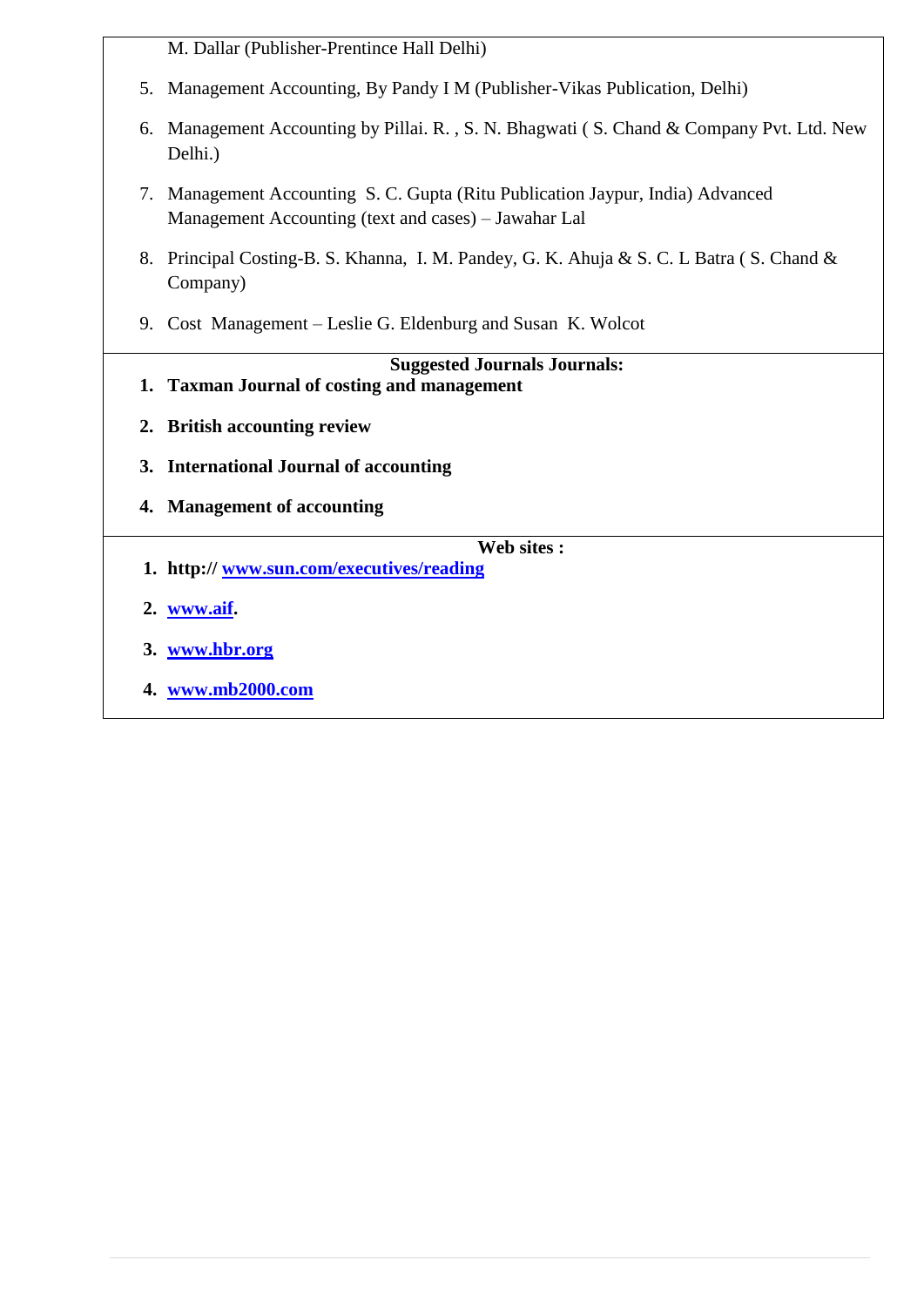## **CONTEMPORARY STRATEGIC MANAGEMENT – SEM I**

| Sr. No.      | <b>Contents</b>                                                    | <b>Lectures</b> |
|--------------|--------------------------------------------------------------------|-----------------|
|              | <b>Introduction to Strategic Management</b>                        |                 |
|              | 1. Trends and changes in Business Environment.                     |                 |
|              | 2. Understanding Strategy                                          |                 |
| $\mathbf{1}$ | • Concept of Strategy.                                             | 06              |
|              | 3. Introduction to Strategic Management                            |                 |
|              | • Meaning, Characteristics and Process                             |                 |
|              | Strategic Management vs. Operational Management                    |                 |
|              | <b>Components of Strategic Management.</b>                         |                 |
|              | <b>Strategic Intent</b>                                            |                 |
| 2            | 1. Meaning and attributes of Vision, Mission and Objectives        | 04              |
|              | Difference between Vision and Mission<br>2.                        |                 |
|              | 3. Linkages of objectives to Vision and Mission.                   |                 |
|              | <b>Scanning of the Environment</b>                                 |                 |
|              | 1. Appraisal of External Environment                               |                 |
|              | <b>Environmental Threat and Opportunity Profile (ETOP)</b>         |                 |
|              | • Industry Analysis – Porter Model.                                |                 |
| 3            | 2. Appraisal of Internal Environment                               | 14              |
|              | • Competitive Advantage, Core Competence, Benchmarking             |                 |
|              | ■ SWOT Analysis                                                    |                 |
|              | Value Chain Analysis - Porter Model                                |                 |
|              | • Portfolio Analysis - BCG Matrix and GE 9 Cell Model.             |                 |
|              | <b>Strategy Formulation</b>                                        |                 |
|              | <b>1.</b> Levels of Strategy                                       |                 |
|              | 2. Types of Strategy.                                              |                 |
|              |                                                                    |                 |
|              | A. Growth Strategy                                                 |                 |
|              | Expansion through Intensification<br>1.                            |                 |
|              | Expansion through Integration.<br>2.                               |                 |
|              | <b>B.</b> Defensive Strategies                                     |                 |
|              | <b>Retrenchment Strategy</b><br>1.                                 |                 |
| 4            | 2.<br><b>Turnaround Strategy</b>                                   | 16              |
|              | 3.<br><b>Survival Strategy</b>                                     |                 |
|              | 4.<br><b>Spin-Off Strategy</b>                                     |                 |
|              | 5.                                                                 |                 |
|              | <b>Divestment Strategy</b>                                         |                 |
|              | Liquidation Strategy.<br>6.                                        |                 |
|              | C. Porter's Generic Competitive Strategies                         |                 |
|              | <b>Strategy Implementation and Strategy Evaluation</b>             |                 |
|              | 1. Strategy Implementation                                         |                 |
|              | <b>Barriers to Strategy Implementation</b><br>п                    |                 |
| 5            | Strategy Implementation - Reengineering and Six Sigma.<br>ш        | 12              |
|              | 2. Strategy Evaluation                                             |                 |
|              | <b>Operations Control and Strategic Control</b><br>п               |                 |
|              | Balanced Scorecard.                                                |                 |
|              | <b>Sustainability and Strategic Management</b>                     |                 |
| 6            | Integration of Sustainability Issues in Strategic Management<br>1. | 04              |
|              | Triple Bottom Line - People-Planet-Profits.<br>2.                  |                 |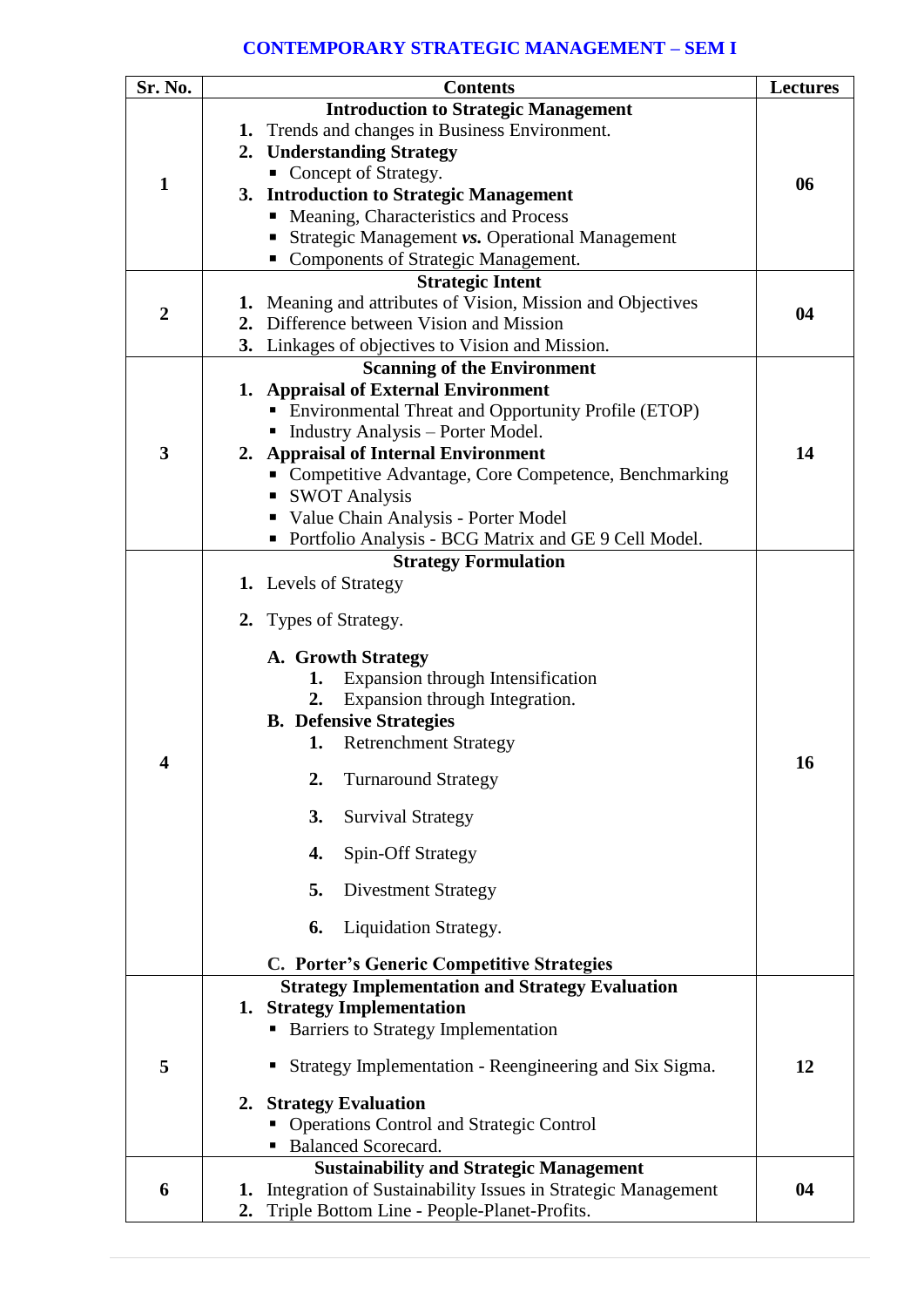|     | <b>Contemporary Business Models and their Strategies</b><br>1. E-Commerce Business Models<br>2. Traditional Businesses with Internet Strategies<br>3. Virtual Value Chain. | 04 |
|-----|----------------------------------------------------------------------------------------------------------------------------------------------------------------------------|----|
|     | Total                                                                                                                                                                      | 60 |
| ▲ ⌒ | .                                                                                                                                                                          |    |

# **Suggested List of Resources:**

# **a) References:**

- **1. Strategic Management: An Integrated Approach –** By Charles Hill and Gareth Jones, biztantra Publication.
- **2. Strategic Management and Business Policy -** By Azhar Kazmi, McGraw Hill Publication.
- **3. Strategic Planning formulation for Corporate Strategy –** By Namakumari and Ramaswami.
- **4. Cases in Strategic Management –** By Buddhiraja S. B. and M.B. Athreeya, TMH Publishing Company, New Delhi, 1996.
- **5. Business Policy: Strategic Planning and Management, -** By Ghosh P. K., 8th Edition Sultan Chand and Sons, New Delhi.
- **6. Management Policy and Strategic Management (Concepts, Skills and Practices)** By R. M. Srivastava, Himalaya Publishing House.
- **7. Strategic Management -** by Dr. Yogeshwari L. Giri.

# **b)Websites:**

- **1.** http://www.thepalladiumgroup.com
- **2.** http://www.mckinsey.com

## **c) Journals and supplementary Material:**

- **1.** The Essentials, Harvard Business Press, 2011 Edition.
- **2.** Core Competence, Distinctive Competence, and Competitive Advantage: What Is the Difference? By Mooney, Ann. Journal of Education for Business, Nov/Dec, 2007, Vol. 83 Issue 2.
- **3.** Managing Core Competence of the Organization by Srivastava, Shirish C., Vikalpa: The Journal for Decision Makers, Oct-Dec, 2005, Vol. 30 Issue 4.
- **4.** Competitive Strategy: Techniques for Analyzing Industries and Competitors by Michael E. Porter, First Free Press Edition, 1980.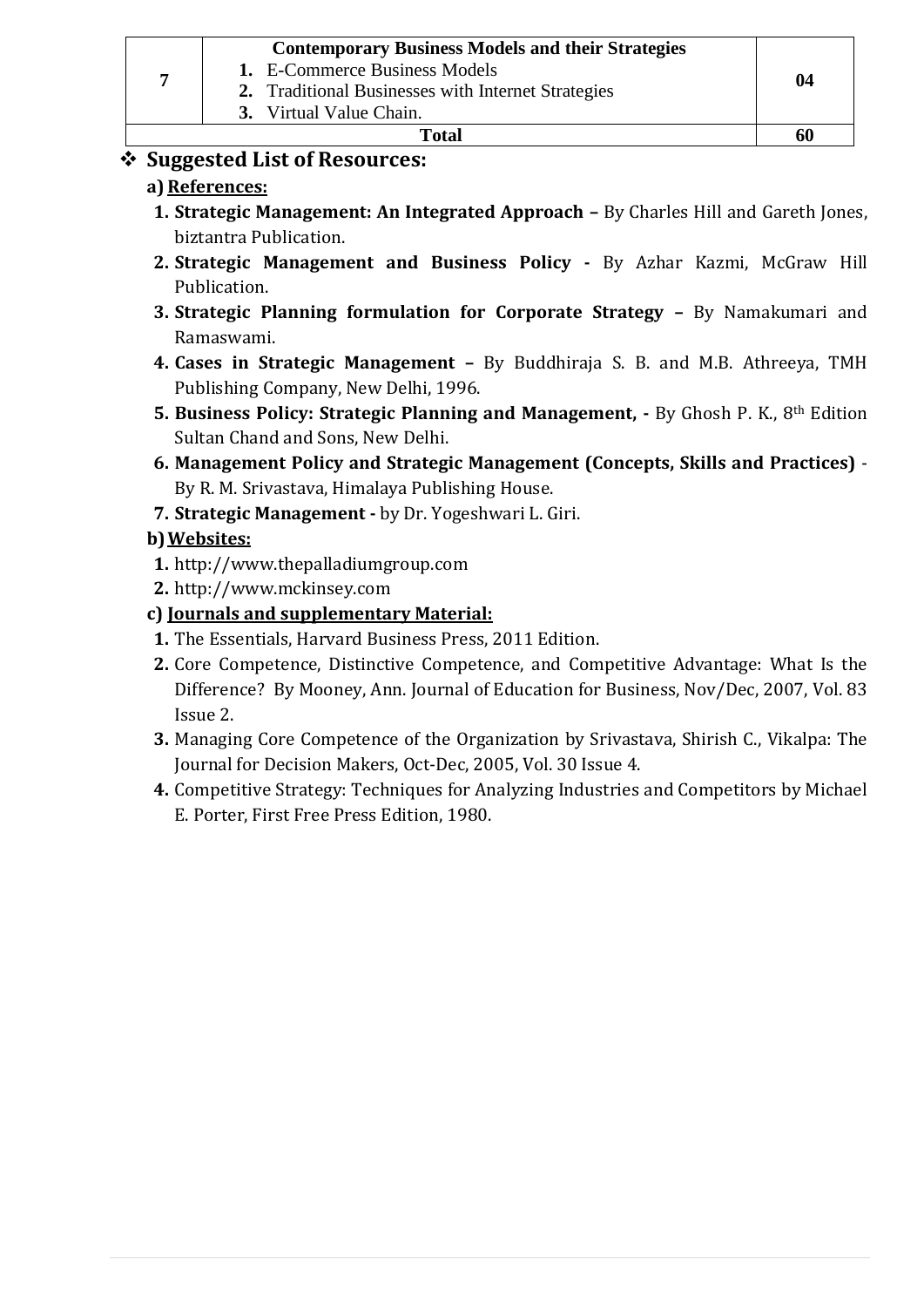#### **ADVANCED ACCOUTING – SEM I**

| <b>Detailed syllabus</b> |                                                                                                                                                                                                                                                                                                                                                                                                                                                                                                                                                                                                                                                                                                                                                                                                                                                                                                      |                                        |  |
|--------------------------|------------------------------------------------------------------------------------------------------------------------------------------------------------------------------------------------------------------------------------------------------------------------------------------------------------------------------------------------------------------------------------------------------------------------------------------------------------------------------------------------------------------------------------------------------------------------------------------------------------------------------------------------------------------------------------------------------------------------------------------------------------------------------------------------------------------------------------------------------------------------------------------------------|----------------------------------------|--|
| Unit                     | <b>Contents of the syllabus</b>                                                                                                                                                                                                                                                                                                                                                                                                                                                                                                                                                                                                                                                                                                                                                                                                                                                                      | <b>Number</b><br>of<br><b>Lectures</b> |  |
| $\mathbf{1}$             | Title of the topic : INTRODUCTION:<br><b>Contents:</b><br>1.1 Accounting Concepts and conventions, Nature of accounting standards-<br>process of setting standards-standards formulated by ICAI- International<br>Financial Reporting Standards (IFRS) Value added accounting: Concept and<br>techniques                                                                                                                                                                                                                                                                                                                                                                                                                                                                                                                                                                                             | 08                                     |  |
| $\overline{2}$           | Title of the topic : ACCOUNTING FOR GROUP OF COMPANIES:<br><b>Contents:</b><br>2.1 Holding company with two subsidiaries-Definition-Provisions of<br>Accounting Standards 21-Accounts Consolidation-Preparation of<br>Consolidated Balance sheet-Minority Interest-Pre-acquisition or Capital<br>profits -cost of control or goodwill-inter-company balances unrealized inter<br>company profits-Revaluation of Assets and liabilities-Bonus Shares-treatment<br>of dividend-more than one subsidiary -intercompany holdings consolidation<br>of profits and loss account(including Problems.                                                                                                                                                                                                                                                                                                        | 20                                     |  |
| 3                        | Title of the topic : ACCOUNTING FOR LIQUIDATION OF<br><b>COMPANIES:</b><br><b>Contents:</b><br>3.1 Preparation of Statement of Affairs- Deficiency/Surplus Account-<br>Liquidators Final Statement of Accounts,<br>Receiver's Statement of Accounts.                                                                                                                                                                                                                                                                                                                                                                                                                                                                                                                                                                                                                                                 | 12                                     |  |
| 4                        | Title of the topic : BRANCH ACCOUNTS:<br><b>Contents:</b><br>4.1 Branch Accounts: Independent Branches- Accounting at Head Office-<br>Accounting at Branch- Some Special Transactions. Foreign Branches- Rules<br>of converting Trial Balance of the foreign Branch in Head Office Currency                                                                                                                                                                                                                                                                                                                                                                                                                                                                                                                                                                                                          | 12                                     |  |
| 5                        | Title of the topic : VALUATION OF SHARES AND GOODWILL:<br><b>Contents:</b><br><b>5.1</b> . Valuation of Shares – Need for valuation – Methods of valuation of shares<br>- Net Asserts method, Dividend yield method, Earning yield method, Return<br>on Capital method, Price/Earning method and Fair value method.<br><b>5.2</b> . Valuation of Goodwill – Need for valuation – Methods of valuing<br>Goodwill – Number of Years purchase of average profits method,<br>Capitalization method - Annuity method - Super profits method.                                                                                                                                                                                                                                                                                                                                                              | 08                                     |  |
|                          | <b>Total Number of Lectures</b>                                                                                                                                                                                                                                                                                                                                                                                                                                                                                                                                                                                                                                                                                                                                                                                                                                                                      | 60                                     |  |
| Taxman                   | <b>Suggested Reference Books Books recommended</b><br>1. Richard Lewis and David Pendrill - Advanced Financial Accounting-Pearson Education<br>2. Steven M. Bragg-GAAP: Interpretation and Application of Generally<br>Accepted Accounting Principles - Wiley<br>3. B.Banerjee - Regulation of Corporate Accounting & Reporting in India- World Press.<br>4. Asish K Bhattacharya - Indian Accounting Standards- McGraw-Hill Education (India).<br>5. Advanced Accounting with Accounting Standards- Problems & Solutions - Ravi.M.Kishore-<br>6. L.S.Porwal - Accounting Theory - McGraw-Hill Education (India)<br>7. Shukla and Grewal: Advanced Accounts. (S. Chand & Co Ltd. New Delhi)<br>8. Jain and Narang: Advanced Accounts. (Kalyani Publishers, Ludhiana)<br>9. Sr. K. Paul: Accountancy, Volume-I and II. (New Central Book Agency, Kolkata)<br>10. Accounting Standards issued by ICAI. |                                        |  |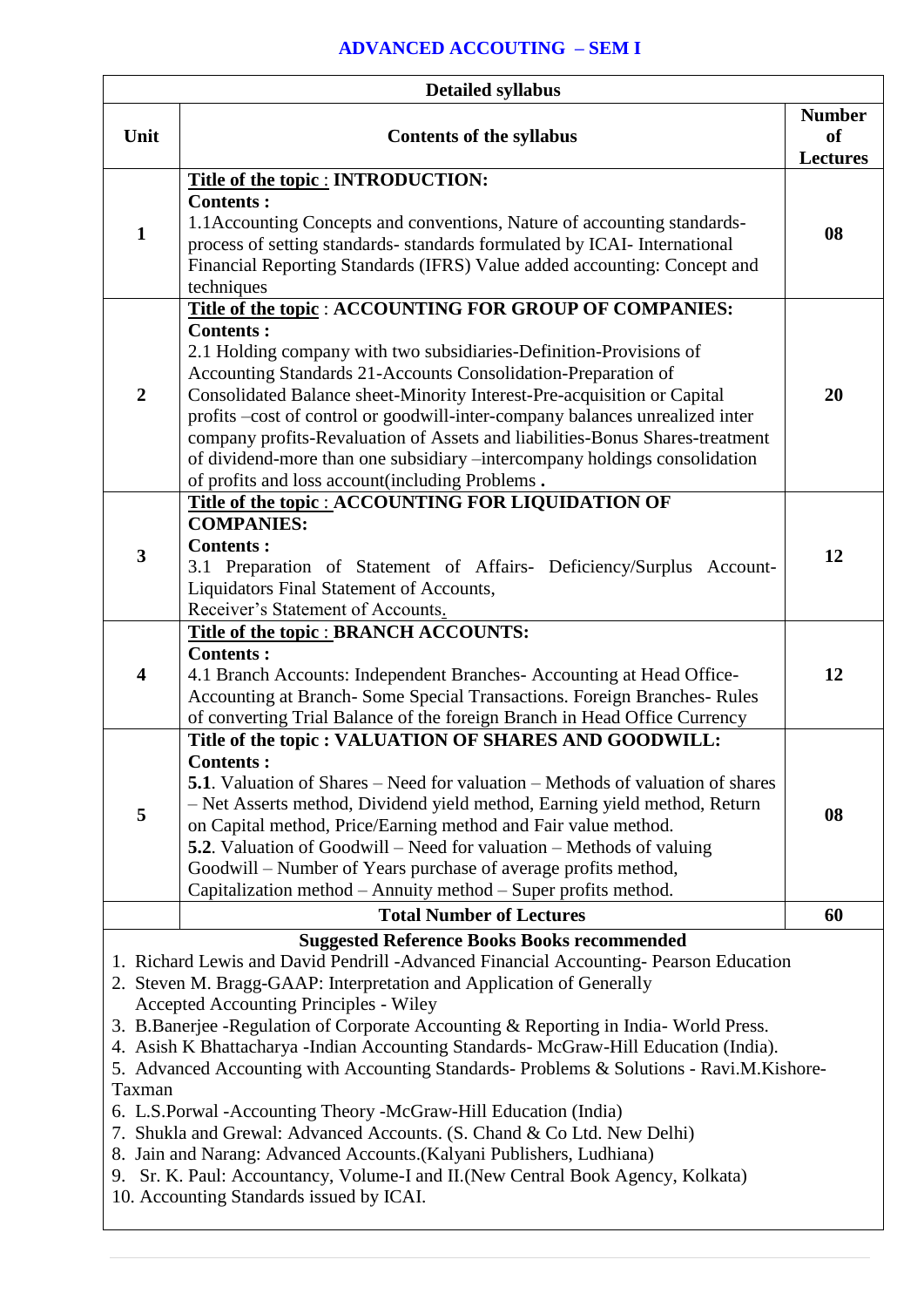## **INCOME TAX – SEM I**

| <b>Detailed syllabus</b>                                                                                                                                                                                                                                              |                                                                                                                                                                                                                                                                                                                                                                                                                                                                    |                                               |  |
|-----------------------------------------------------------------------------------------------------------------------------------------------------------------------------------------------------------------------------------------------------------------------|--------------------------------------------------------------------------------------------------------------------------------------------------------------------------------------------------------------------------------------------------------------------------------------------------------------------------------------------------------------------------------------------------------------------------------------------------------------------|-----------------------------------------------|--|
| Unit                                                                                                                                                                                                                                                                  | <b>Contents of the syllabus</b>                                                                                                                                                                                                                                                                                                                                                                                                                                    | <b>Number</b><br><b>of</b><br><b>Lectures</b> |  |
| $\mathbf{1}$                                                                                                                                                                                                                                                          | <b>Title of the topic: INTRODUCTION</b><br><b>Contents:</b><br>1.1 History of Income Tax in India – Fundamental Concepts and definitions<br>under Income Tax Act, $1961 -$ Rates of taxes - Basis of charge - Residential<br>status and scope of total income – Income Exempt from tax – Capital $\&$<br>Revenue                                                                                                                                                   | 12                                            |  |
| $\overline{2}$                                                                                                                                                                                                                                                        | Title of the topic : HEADS OF INCOME: SALARIES & HOUSE PROPERTY<br><b>Contents:</b><br>2.1. Salaries: Chargeability -Allowances and Taxability - Perquisites -<br>Valuation of perquisites - Provident Funds - Deduction from salaries<br>(Theory & Advanced problems).<br>2.2. Income from House Property: Annual Value-Self occupied property<br>and let out property – deemed to be let out property – Permissible<br>educations. (Theory & Advanced problems). | 12                                            |  |
| $\mathbf{3}$                                                                                                                                                                                                                                                          | Title of the topic: HEADS OF INCOME: BUSINESS & PROFESSION<br><b>Contents:</b><br>3.1 Profits & Gains of Business or Profession:<br>Meaning of Business Profession and Vocation-deductions expressly<br>allowanced – Depreciation – Specific disallowances – Method of accounting<br>- Maintenance of Books of Account - Audit of Accounts [Theory $\&$<br>Problems]                                                                                               | 14                                            |  |
| $\overline{\mathbf{4}}$                                                                                                                                                                                                                                               | Title of the topic : HEADS OF INCOME : CAPITAL GAINS & OTHER<br><b>SOURCES:</b><br><b>Contents:</b><br>4.1. Capital Gains: Business Research Methods<br>4.2 Income from Other Sources: Chargeability – Deductions – Amounts not<br>deductible.                                                                                                                                                                                                                     | 14                                            |  |
| 5                                                                                                                                                                                                                                                                     | Title of the topic : COMPUTATION OF TAXABLE INCOME<br><b>Contents:</b><br>5.1 Clubbing of income – Set off and carry forward of losses – Deductions from<br>Gross Total Income – Computation of Taxable Income of an Individuals and<br>Hindu Undivided Families. (Theory & Problems)                                                                                                                                                                              | 10                                            |  |
|                                                                                                                                                                                                                                                                       | <b>Total Number of Lectures</b>                                                                                                                                                                                                                                                                                                                                                                                                                                    | 60                                            |  |
| Note:<br>1. Amendments made prior to commencement of Academic Year in the relevant act should be<br>considered<br>2. The breakup of questions in the Examination will be as under :<br>a. Theory questions will carry 30% marks.<br>b. Problems will carry 70% marks. |                                                                                                                                                                                                                                                                                                                                                                                                                                                                    |                                               |  |
|                                                                                                                                                                                                                                                                       | <b>Suggested Reference Books Books recommended</b><br>1. Dr. Vinod Singhania: Direct Taxes, Law and Practice<br>2. Dr. Bhagawati Prasad: Direct Taxes<br>3. Girish Ahuja and Ravi Gupta: Direct Taxes<br>4. T. N. Manoharan: Hand Book of Income Tax Laws<br>5. B.B.Lal & N.Vashisht: Direct Taxes (Pearson)<br>6. S. S. Gupta: Service Tax (Taxmann)<br>7. R. Mohan Lavis: Service Tax (Bharat Publishers, New Delhi) Jaico Publishing House                      |                                               |  |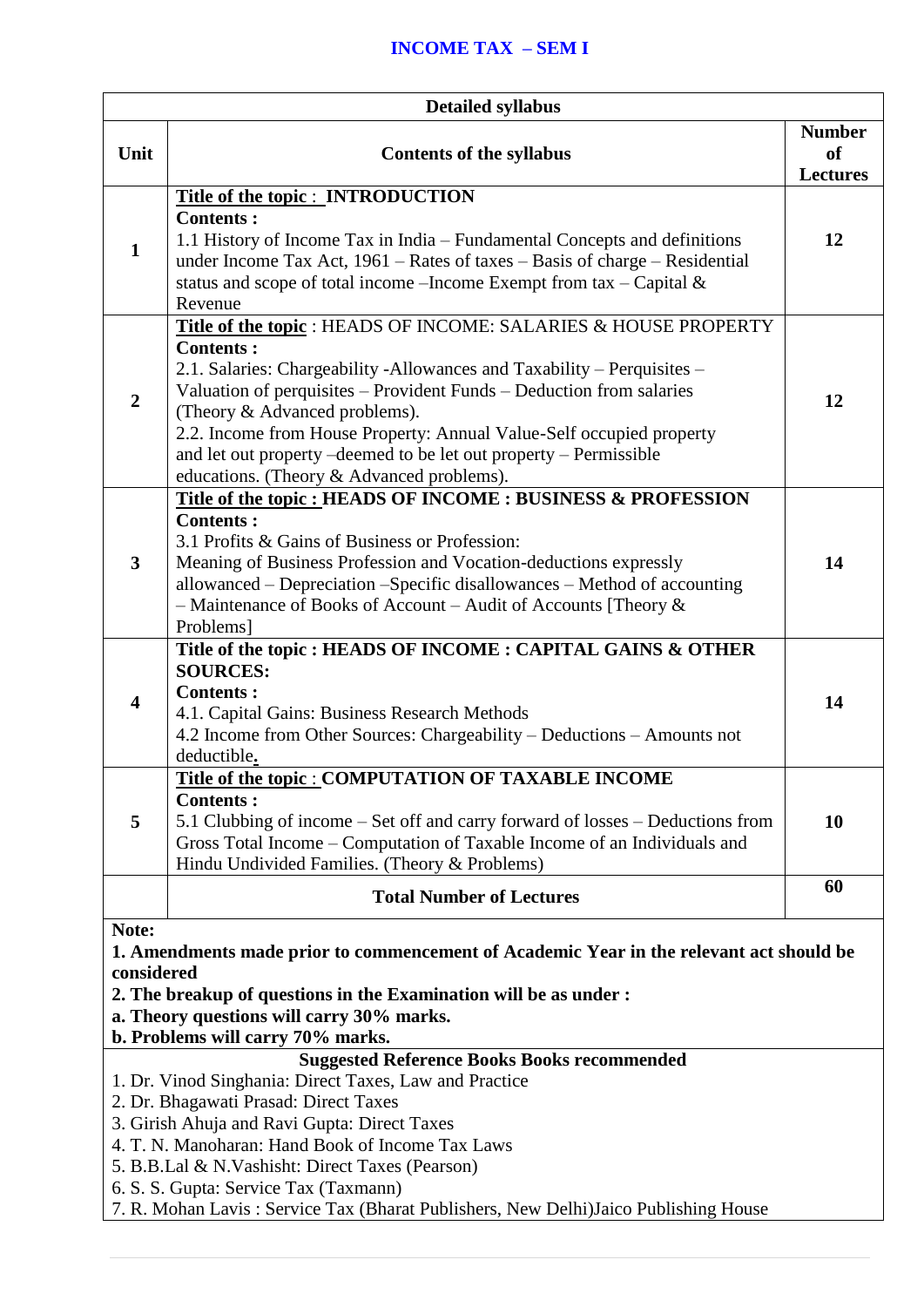## **ADVANCED PRODUCTION & OPERATION MANAGEMENT – SEM I**

| <b>Detailed syllabus</b>                                                                                                                                                                                                                                                                                                                                                                                                                                                                                                                                                                        |                                                                                                                                                                                                                                                                            |                                               |  |
|-------------------------------------------------------------------------------------------------------------------------------------------------------------------------------------------------------------------------------------------------------------------------------------------------------------------------------------------------------------------------------------------------------------------------------------------------------------------------------------------------------------------------------------------------------------------------------------------------|----------------------------------------------------------------------------------------------------------------------------------------------------------------------------------------------------------------------------------------------------------------------------|-----------------------------------------------|--|
| Unit                                                                                                                                                                                                                                                                                                                                                                                                                                                                                                                                                                                            | <b>Contents of the syllabus</b>                                                                                                                                                                                                                                            | <b>Number</b><br><b>of</b><br><b>Lectures</b> |  |
|                                                                                                                                                                                                                                                                                                                                                                                                                                                                                                                                                                                                 | Title of the topic: Introduction to production concept,                                                                                                                                                                                                                    |                                               |  |
| $\mathbf{1}$                                                                                                                                                                                                                                                                                                                                                                                                                                                                                                                                                                                    | <b>Contents:</b><br>1.1 Types of production systems, layout, types and environmental aspects<br>Recent trends in production and service system Plant layout -<br>Objectives, basic principles, types, Safety considerations and environmental<br>aspects-Case study.       | 14                                            |  |
|                                                                                                                                                                                                                                                                                                                                                                                                                                                                                                                                                                                                 | Title of the topic: Production Planning and Control (PPC)                                                                                                                                                                                                                  |                                               |  |
| $\overline{2}$                                                                                                                                                                                                                                                                                                                                                                                                                                                                                                                                                                                  | <b>Contents:</b><br>2.1 dispatch systems, Procedure for control, Quality Management &<br>Productivity, Factors affecting productivity and measures to improve<br>productivity-ISO9000 to ISO4000, Effects of LPG on Operation management<br>& various problems-Case study. | 16                                            |  |
|                                                                                                                                                                                                                                                                                                                                                                                                                                                                                                                                                                                                 | Title of the topic : Materials Management,                                                                                                                                                                                                                                 |                                               |  |
| 3                                                                                                                                                                                                                                                                                                                                                                                                                                                                                                                                                                                               | <b>Contents:</b><br>3.1 Inventory control systems, Material handling systems, Functions of Store<br>department, Purchase Procedure, Storekeeping. Case studies in production and<br>operation management, Success and failure of production and operation<br>management.   | 14                                            |  |
|                                                                                                                                                                                                                                                                                                                                                                                                                                                                                                                                                                                                 | <b>Title of the topic: Project management:</b>                                                                                                                                                                                                                             |                                               |  |
| $\overline{4}$                                                                                                                                                                                                                                                                                                                                                                                                                                                                                                                                                                                  | <b>Contents:</b><br>4.1 meaning, Features, Project management life cycle, project cost control<br>system, project planning and control, project scheduling and techniques and<br>case studies.                                                                             | 16                                            |  |
|                                                                                                                                                                                                                                                                                                                                                                                                                                                                                                                                                                                                 | <b>Total Number of Lectures</b>                                                                                                                                                                                                                                            | 60                                            |  |
| <b>Suggested Reference Books Books recommended</b><br>1. Production and operation Management – By B. S. Goel (Pragati Prakashan)<br>2. Production and Operations Management - By S. N. Chary (Tata Mcgraw Hill)<br>3. Modern Production and Operation Management -By Elword Buffa<br>4. Production Planning and Inventory Control -By Magee Budman (Tata Mc Graw Hill)<br>5. ISO 9000 - A manual for TQM - By Suresh D. Saurabh (S. Chand Publication)<br>6. Essentials of Business Administration By K. A. Shantappa<br>7. A Key of Production Management – By Kalyani Publication, Lundhiyana |                                                                                                                                                                                                                                                                            |                                               |  |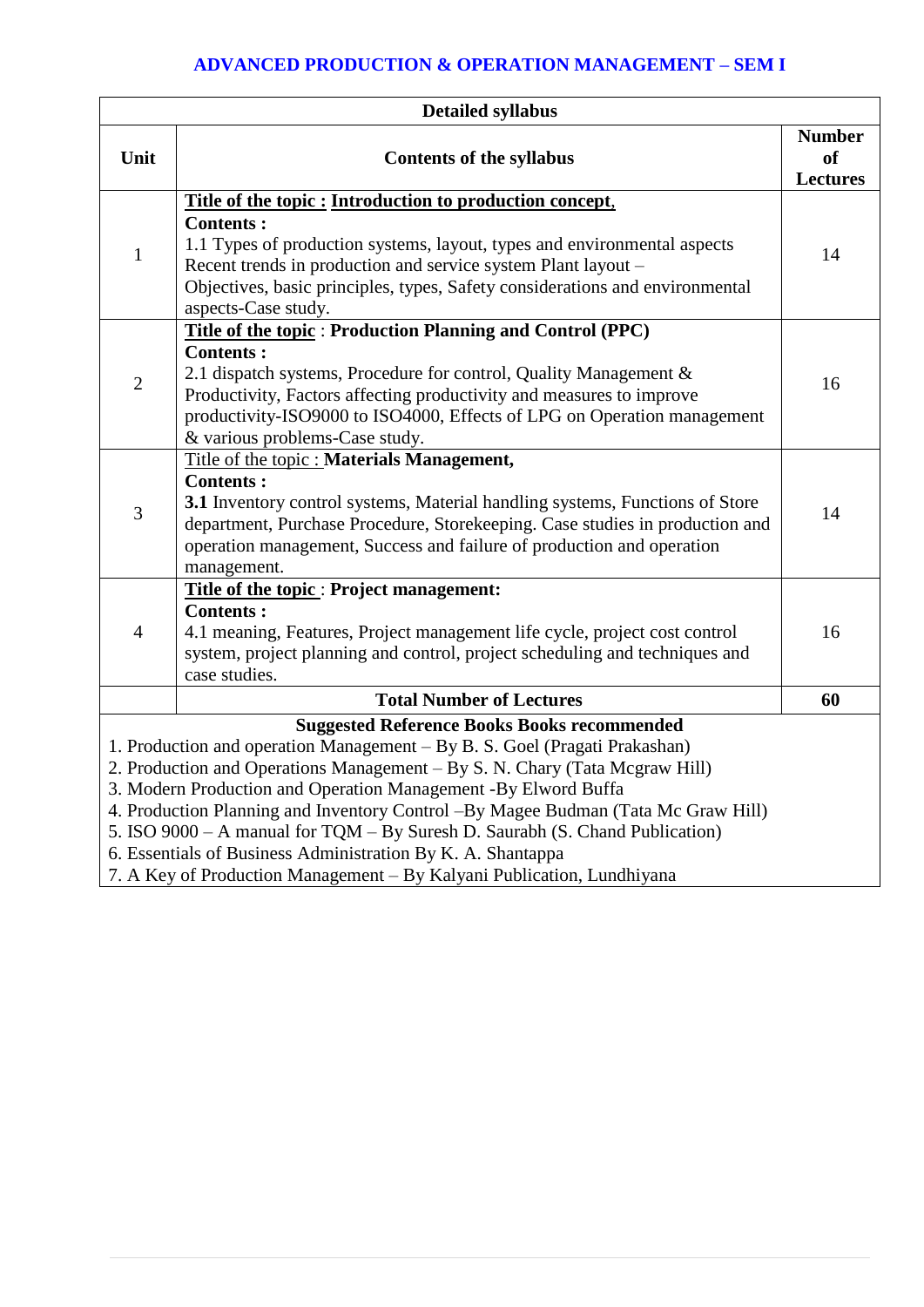# **FINANCIAL MANAGEMENT– SEM I**

| <b>Detailed syllabus</b> |                                                                                                                                                                                                                                                                                                                                                                                                                                                                 |                                               |  |
|--------------------------|-----------------------------------------------------------------------------------------------------------------------------------------------------------------------------------------------------------------------------------------------------------------------------------------------------------------------------------------------------------------------------------------------------------------------------------------------------------------|-----------------------------------------------|--|
| Unit                     | <b>Contents of the syllabus</b>                                                                                                                                                                                                                                                                                                                                                                                                                                 | <b>Number</b><br><b>of</b><br><b>Lectures</b> |  |
| $\mathbf{1}$             | Title of the topic: Financial Management: Concept and Role.<br><b>Contents:</b><br>Financial Management: Introduction, Meanings and Definitions, Goals of<br>Financial Management, Finance Functions, Interface between Finance and<br>Other Business Functions, Financial assets, Financial Markets, Financial<br>Intermediaries, Regulatory Infrastructure(RBI,SEBI),                                                                                         | 12                                            |  |
| $\overline{2}$           | Title of the topic: Financial Statements and Financial Analysis.<br><b>Contents:</b><br>Financial Analysis – Types of Analysis, utility, Techniques of Financial<br>Analysis. Nature of ratios - significance of ratios as tools of analysis,<br>limitations various ratios -Liquidity Ratios, Activity Ratios, Profitability<br>Ratios, and Invisibility Ratios, Du Pont Chart, Solved Problems, Advantages<br>of Ratio Analysis, Limitation of Ratio analysis | 14                                            |  |
| $\overline{\mathbf{3}}$  | Title of the topic: Financial Planning: Introduction, Objectives, Benefits,<br>Guidelines, Steps in Financial Planning, Factors Affecting Financial Planning,<br>Estimation of Financial Requirements of a Firm Capitalization – Under and<br>Over Capitalization, Capital Structures – Computation of<br>cost of capital, Trading on Equity, Leverages - Type and Significance                                                                                 | 10                                            |  |
| 4                        | Title of the topic: <i>Capital Rationing</i> : Introduction, Types, Steps Involved in<br>Capital Rationing, Various Approaches to Capital Rationing<br><b>Corporate Valuation</b><br>Reasons for valuation of business enterprise.<br>Different Approaches to enterprise valuation<br>Market Related Valuation-At replacement cost and realizable value.<br>Future cash flows.<br>Market Capitalization.<br>Economic value added approach.                      | 10                                            |  |
| 5                        | <b>Title of the topic:</b> Receivable Management: Introduction, Costs Associated<br>with Maintaining Receivables, Credit Policy Variables, Evaluation of Credit<br>Policy<br><b>Cash Management:</b> Introduction, Meaning and Importance of Cash<br>Management, Motives for Holding Cash, Objectives of Cash Management,<br>Models for Determining Optimal Cash Needs, Cash Planning, Cash<br>Forecasting and Budgeting                                        | 08                                            |  |
| 6                        | Title of the topic: Overview of financial engineering.<br>Meaning<br>Benchmarking practices.<br>Innovative sources of Finance.<br>a. Off balance sheet financing.<br>b. Versatile bonds.<br>c. Junk Bonds.<br>d. Vendor Finance.<br>e. Cooperative federation                                                                                                                                                                                                   | 06                                            |  |
|                          | <b>Total Number of Lectures</b>                                                                                                                                                                                                                                                                                                                                                                                                                                 | 60                                            |  |
|                          | <b>Suggested Reference Books recommended</b><br>1. Financial Management - I.M.Pandey<br>2. Financial Management – Khan & Jain<br>3. Financial Management - S.M. Inamdar                                                                                                                                                                                                                                                                                         |                                               |  |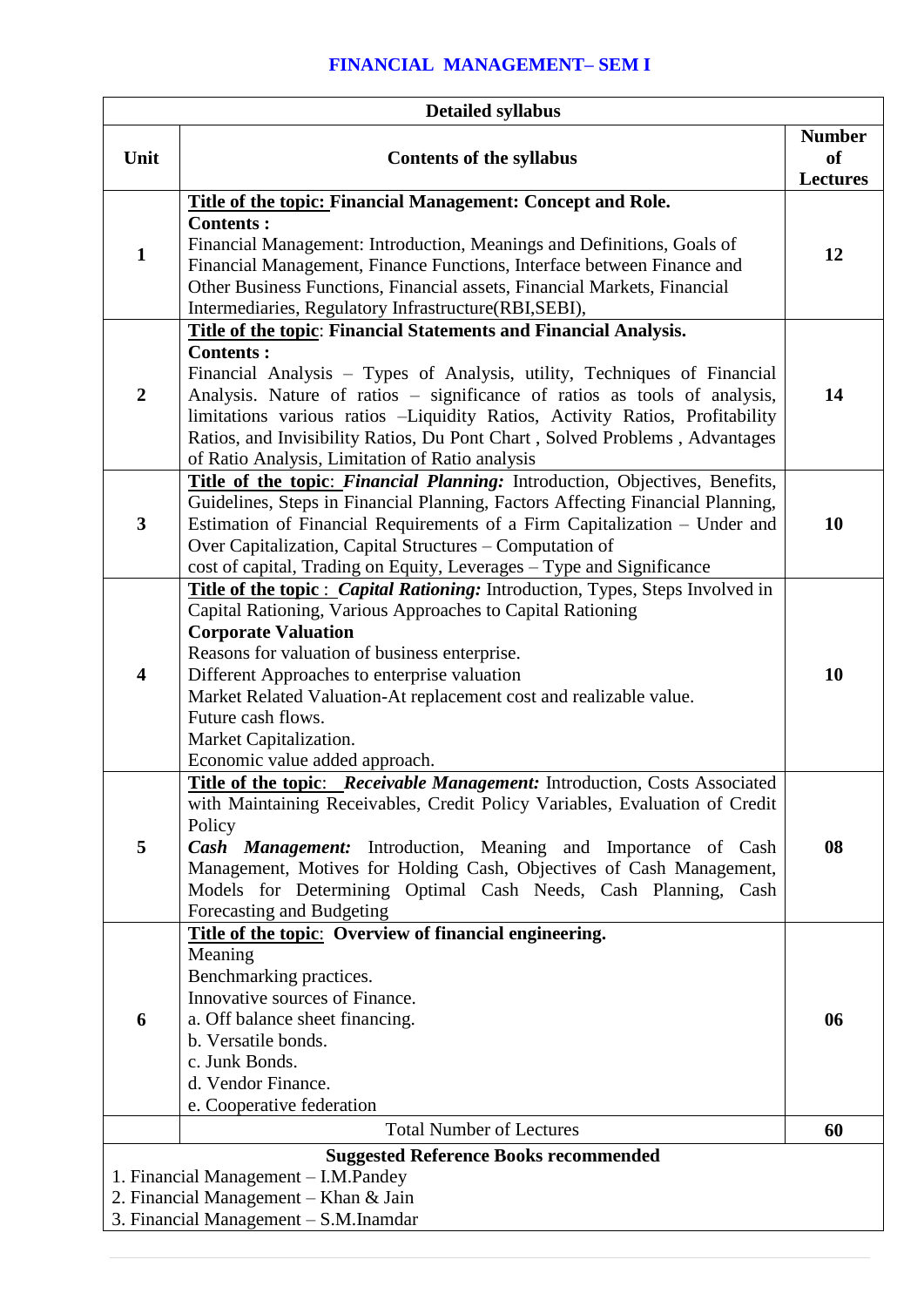4. Financial Management – N.M.Wechlekar

5. Financial Management – S.C.Kuchal

6. Financial Management & Policy – R.M.Shrivastava

7. Financial Management – Prasanna Chandra

8. Financial Management- P.V. Kulkarni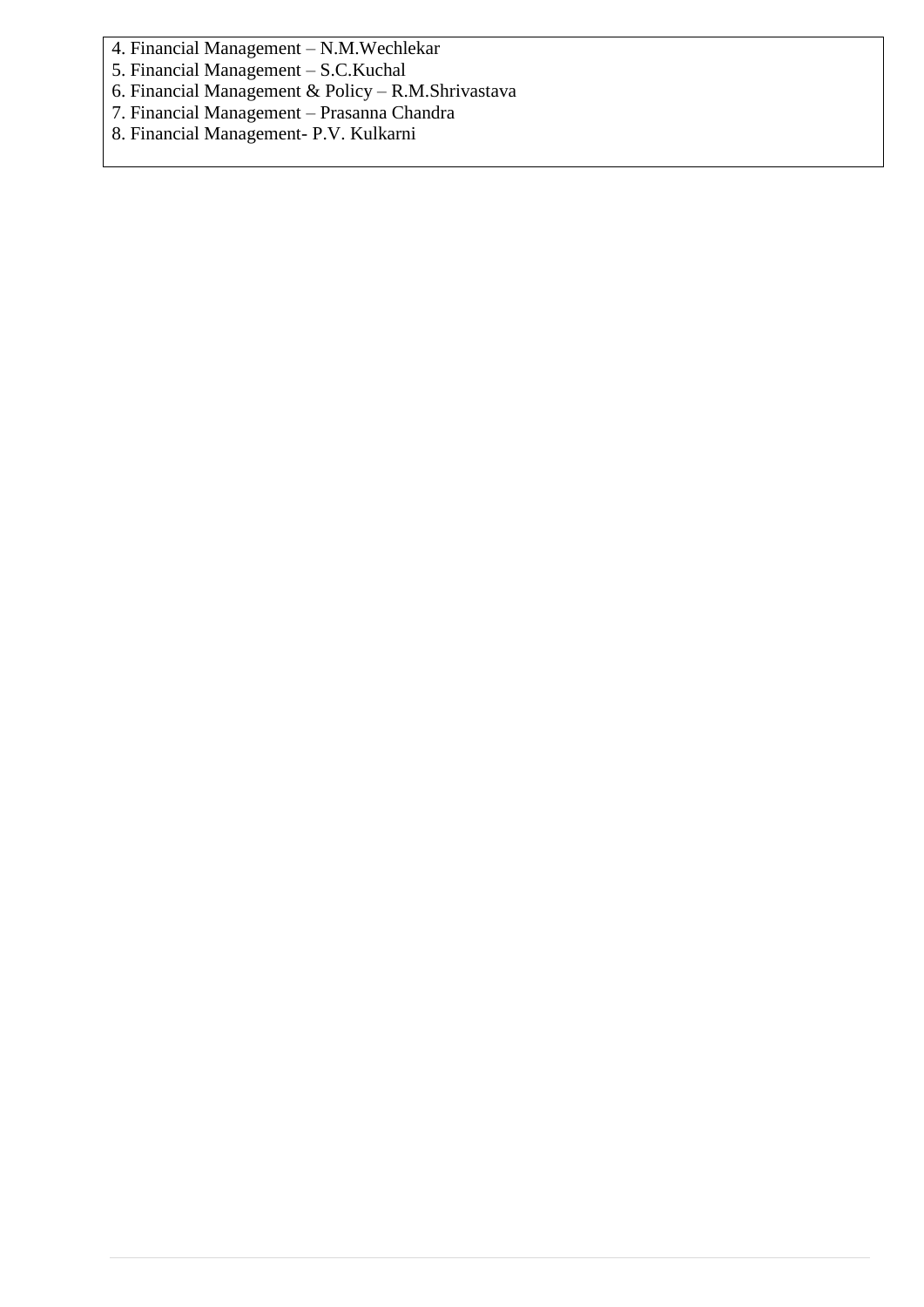## **FINANCIAL ANALYSIS & CONTROL – SEM II**

| <b>Detailed syllabus</b>                                                                                                                                 |                                                                                                                                                     |                            |  |
|----------------------------------------------------------------------------------------------------------------------------------------------------------|-----------------------------------------------------------------------------------------------------------------------------------------------------|----------------------------|--|
| Unit                                                                                                                                                     | <b>Contents of the syllabus</b>                                                                                                                     | <b>Number</b><br><b>of</b> |  |
|                                                                                                                                                          |                                                                                                                                                     | <b>Lectures</b>            |  |
|                                                                                                                                                          | <b>Title of the topic: FINANCIAL STATEMENT ANALYSYS</b>                                                                                             |                            |  |
|                                                                                                                                                          | <b>Contents:</b>                                                                                                                                    | 08                         |  |
| $\mathbf{1}$                                                                                                                                             | 1.1 Introduction - objectives of analysis of financial statement-tools of                                                                           |                            |  |
|                                                                                                                                                          | financial statement analysis - Multi – step income statement, Horizontal                                                                            |                            |  |
|                                                                                                                                                          | analysis, Communized analysis, Trend analysis, Analytical Balance Sheet.                                                                            |                            |  |
|                                                                                                                                                          | Title of the topic : RATIO ANALYSIS -:                                                                                                              |                            |  |
| $\boldsymbol{2}$                                                                                                                                         | <b>Contents:</b>                                                                                                                                    |                            |  |
|                                                                                                                                                          | 2.1 Ratio Analysis-Meaning and rationale, advantages and limitations.                                                                               | 12                         |  |
|                                                                                                                                                          | Types of Ratios -: Liquidity Ratios, Solvency Ratios, Profitability Ratios,                                                                         |                            |  |
|                                                                                                                                                          | Efficiency Ratios, Integrated Ratios.                                                                                                               |                            |  |
|                                                                                                                                                          | Title of the topic : WORKING CAPITAL MANAGEMENT.                                                                                                    |                            |  |
|                                                                                                                                                          | <b>Contents:</b>                                                                                                                                    |                            |  |
| $\overline{\mathbf{3}}$                                                                                                                                  | 3.1 Concept and definition of working capital – Determination of Working                                                                            | 12                         |  |
|                                                                                                                                                          | capital – Assessment of Working Capital needs – Stud y of components of                                                                             |                            |  |
|                                                                                                                                                          | working capital, such as cash management, accounts receivable management                                                                            |                            |  |
|                                                                                                                                                          | and inventory management.                                                                                                                           |                            |  |
|                                                                                                                                                          | Title of the topic : LONG TERM INVESTMENT DECISIONS                                                                                                 |                            |  |
|                                                                                                                                                          | <b>Contents:</b>                                                                                                                                    |                            |  |
| $\overline{\mathbf{4}}$                                                                                                                                  | 4.1 Capital budgeting – Meaning-Importance – Evaluation technique and                                                                               | 12                         |  |
|                                                                                                                                                          | methods - Pay back, rate of Return, Discounted Pay Back Period-Discounted                                                                           |                            |  |
|                                                                                                                                                          | Cash flow - Net present value - Internal Rate of Return, Modified Internal                                                                          |                            |  |
|                                                                                                                                                          | Rate of Return- Profitability Index. Relationship between risk and returns.                                                                         |                            |  |
|                                                                                                                                                          | Title of the topic : COST OF CAPITAL<br><b>Contents:</b>                                                                                            |                            |  |
|                                                                                                                                                          |                                                                                                                                                     |                            |  |
| 5                                                                                                                                                        | 5.1 Meaning – Definition and assumptions – Explicit and implicit cost –<br>Measurement of specific cost – Cost of debt – Preference Shares – Equity | 08                         |  |
|                                                                                                                                                          | shares - Retained earnings - Weighted average cost of capital                                                                                       |                            |  |
|                                                                                                                                                          | <b>Title of the topic : Leverages:</b>                                                                                                              |                            |  |
|                                                                                                                                                          | <b>Contents:</b>                                                                                                                                    |                            |  |
| 6                                                                                                                                                        | <b>6.1</b> Meaning $\&$ importance of the concept-Financial leverages $-$ Operating                                                                 | 08                         |  |
|                                                                                                                                                          | leverages. - Combined leverages                                                                                                                     |                            |  |
|                                                                                                                                                          |                                                                                                                                                     |                            |  |
|                                                                                                                                                          | <b>Total Number of Lectures</b>                                                                                                                     | 60                         |  |
|                                                                                                                                                          | <b>Suggested Reference Books Books recommended</b>                                                                                                  |                            |  |
|                                                                                                                                                          | 1. R. N. Anthony, G. A. Walsh: Management Accounting                                                                                                |                            |  |
|                                                                                                                                                          | 2. M. Y. Khan. K. P. Jain: Management Accounting                                                                                                    |                            |  |
|                                                                                                                                                          | 3. I. M. Pandey: Management Accounting (Vikas)<br>4. J. Betty: Management Accounting                                                                |                            |  |
|                                                                                                                                                          |                                                                                                                                                     |                            |  |
| 5. Sr. K. Paul: Management Accounting<br>6. Dr. Jawaharlal: Management Accounting                                                                        |                                                                                                                                                     |                            |  |
| 7. S. N. Maheshwari: Principles of Management Accounting                                                                                                 |                                                                                                                                                     |                            |  |
|                                                                                                                                                          |                                                                                                                                                     |                            |  |
| 8. Ravi M. Kishore: Financial Management (Taxmann, New Delhi)<br>9. Richard M. Lynch and Robert Williamson: Accounting for Management Planning & Control |                                                                                                                                                     |                            |  |
|                                                                                                                                                          | 10. Ravi Kishor: Advanced Management Accounting (Taxmann)1. R. N. Anthony, G. A. Walsh:                                                             |                            |  |
|                                                                                                                                                          | 11. M. Y. Khan. K. P. Jain: Management Accounting                                                                                                   |                            |  |
|                                                                                                                                                          | 12. I. M. Pandey: Management Accounting (Vikas)                                                                                                     |                            |  |
|                                                                                                                                                          | 13. J. Betty: Management Accounting                                                                                                                 |                            |  |
|                                                                                                                                                          | 14. Sr. K. Paul: Management Accounting                                                                                                              |                            |  |
|                                                                                                                                                          | 15. Dr. Jawaharlal: Management Accounting                                                                                                           |                            |  |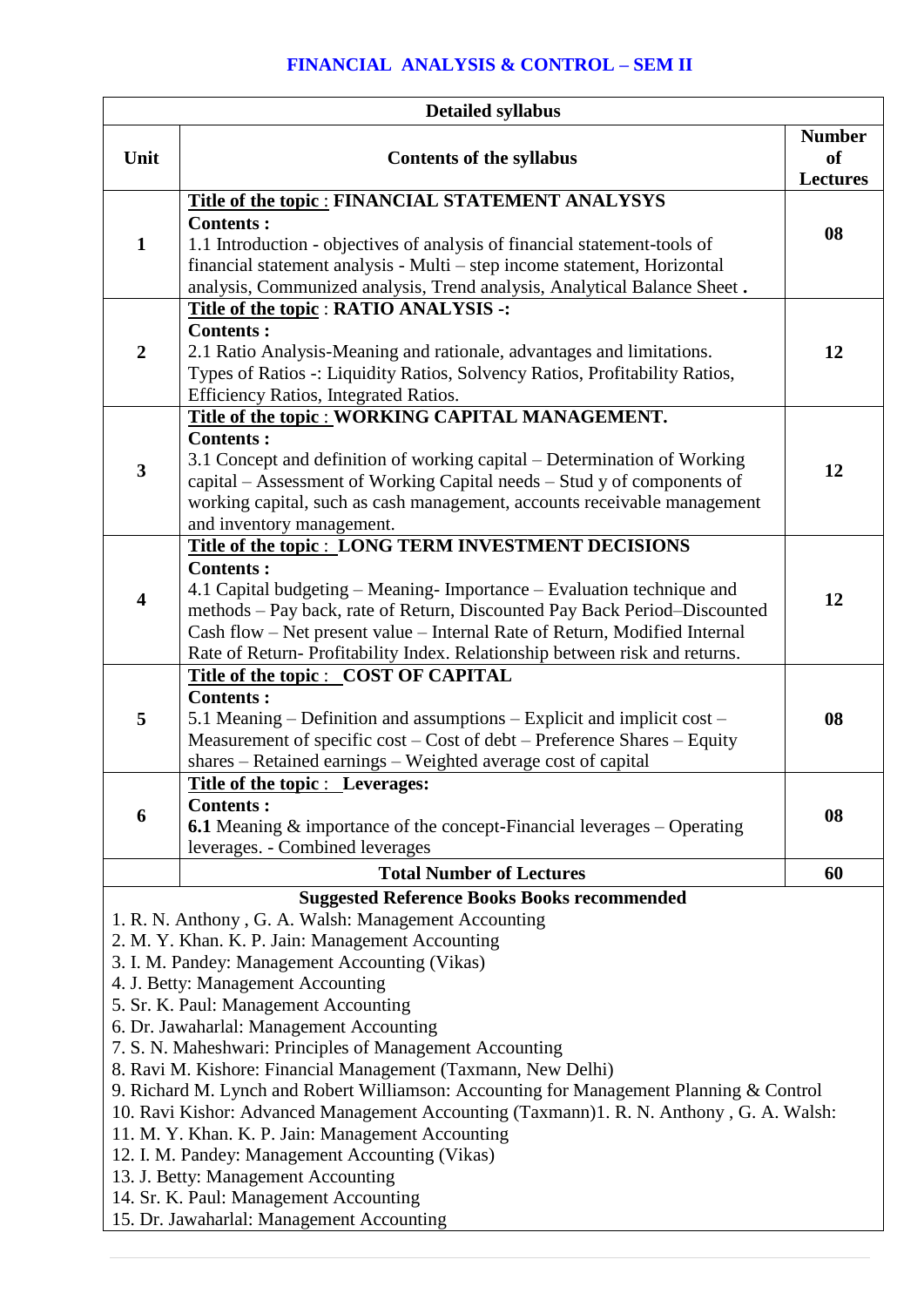#### **BUSINESS RESEARCH METHODOLOGY – SEM II**

| Sr. No.          | <b>Contents</b>                                                                                                              | <b>Lectures</b> |
|------------------|------------------------------------------------------------------------------------------------------------------------------|-----------------|
|                  | <b>Fundamentals of Research</b>                                                                                              |                 |
|                  | 1. Definition, Characteristics of good research, Applications of                                                             |                 |
|                  | Research in functional areas of Business, New trends in                                                                      |                 |
| $\mathbf{1}$     | Business research.                                                                                                           | 10              |
|                  | 2. Concept of Scientific Enquiry                                                                                             |                 |
|                  | 3. Steps in Scientific Research Process, understanding research                                                              |                 |
|                  | gap through literature review                                                                                                |                 |
|                  | 4. Drafting of Abstract and Research Proposal.                                                                               |                 |
|                  | <b>Research Design:</b>                                                                                                      |                 |
|                  | 1. Concept and Features of a good Research Design                                                                            |                 |
| $\boldsymbol{2}$ | 2. Use of a good Research Design                                                                                             | 06              |
|                  | 3. Exploratory Research Design                                                                                               |                 |
|                  | 4. Descriptive Research Designs                                                                                              |                 |
|                  | 5. Experimental Design.                                                                                                      |                 |
|                  | <b>Hypothesis, Population and Sampling:</b>                                                                                  |                 |
|                  | 1. Hypothesis: Meaning and Qualities of a good Hypothesis -                                                                  |                 |
|                  | Framing Null Hypothesis and Alternative Hypothesis.                                                                          |                 |
|                  | 2. Hypothesis Testing – Logic, importance and tools for                                                                      |                 |
|                  | hypothesis testing (Chi Square Test, 5 point scale)                                                                          |                 |
|                  | 3. Population and Sampling: Defining the Universe, Concepts of                                                               |                 |
|                  | Statistical Population, Sample, Characteristics of a good                                                                    |                 |
|                  | sample. Sampling Frame, Sampling errors, Non Sampling                                                                        | 14              |
| $\mathbf{3}$     | Errors, Methods to reduce the errors, Sample Size Constraints,                                                               |                 |
|                  | Non Response.<br>4. Probability Sample: Simple Random Sample, Systematic                                                     |                 |
|                  | Sample, Stratified Random Sample, Area Sampling and Cluster                                                                  |                 |
|                  | Sampling.                                                                                                                    |                 |
|                  | 5. Non Probability Sample: Judgment Sampling, Convenience                                                                    |                 |
|                  | Purposive<br>Sampling,<br>Sampling,<br>Quota<br>Sampling<br>and                                                              |                 |
|                  | Snowballing Sampling Methods.                                                                                                |                 |
|                  | 6. Determining size of the sample - Practical considerations in                                                              |                 |
|                  | sampling and sample size.                                                                                                    |                 |
|                  | <b>Collection of Data:</b>                                                                                                   |                 |
|                  | <b>Types of Data:</b><br>1.                                                                                                  |                 |
|                  | <b>Primary</b> Data:<br>Definition,<br>Sources,<br>Characteristics,<br>a.                                                    |                 |
|                  | Advantages and disadvantages over secondary data.                                                                            |                 |
| 4                | Secondary Data: Definition, Sources, Characteristics, Use<br>b.                                                              | 10              |
|                  | of web, Issues to be considered for secondary data, sufficiency,                                                             |                 |
|                  | adequacy, reliability, consistency.                                                                                          |                 |
|                  | <b>Questionnaire Designing</b><br>2.                                                                                         |                 |
|                  | <b>Interviews</b><br>3.                                                                                                      |                 |
|                  | <b>Observation</b><br>4.                                                                                                     |                 |
|                  | <b>Analysis and Interpretation of Data</b>                                                                                   |                 |
|                  | 1. Data Analysis: Editing, Coding, Univariate Analysis - Tabular                                                             |                 |
|                  | Representation of Data, Frequency Tables, Construction of                                                                    |                 |
| 5                | Frequency Distributions and their Analysis in the Form of                                                                    | 08              |
|                  | Measures of Central Tendency - Mean, Median and Mode; their<br>relative Merits and Demerits.                                 |                 |
|                  |                                                                                                                              |                 |
|                  | 2. Graphical Representation of Data: Appropriate Usage of Bar<br>Charts, Pie Charts, Histogram, Leaf and Stem, Candle Stick, |                 |
|                  |                                                                                                                              |                 |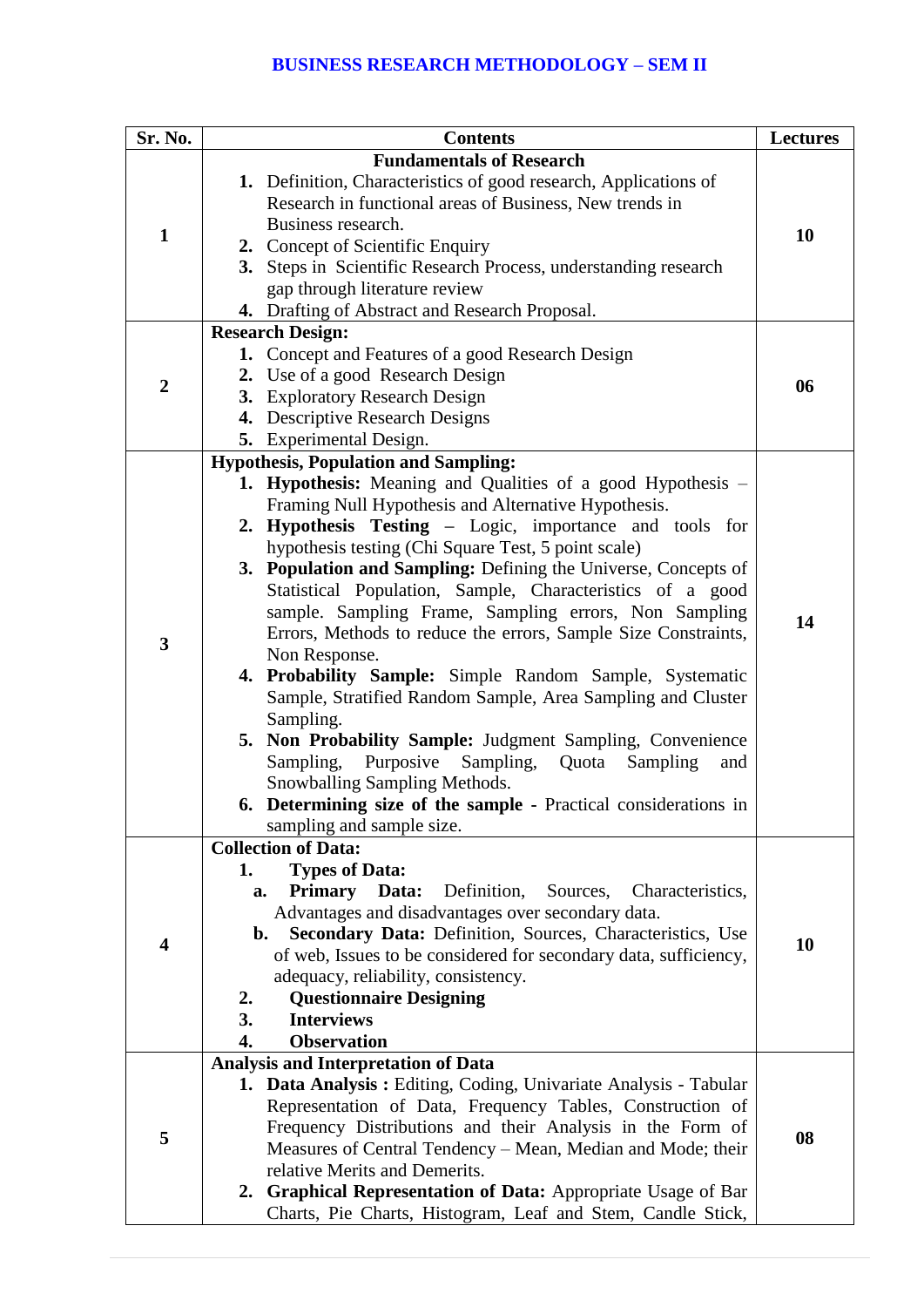|   | Box Plots.                                                                                                                                       |    |
|---|--------------------------------------------------------------------------------------------------------------------------------------------------|----|
|   | 3. Interpretation of Data                                                                                                                        |    |
|   | 4. Generalisation of Research Results.                                                                                                           |    |
|   | <b>Writing Skills for Research Reports</b>                                                                                                       |    |
|   | Writing Style and Structure of Report<br>1.                                                                                                      |    |
| 6 | Arranging the References<br>2.                                                                                                                   | 06 |
|   | 3. Bibliography and Webliography                                                                                                                 |    |
|   | 4.<br>Plagiarism                                                                                                                                 |    |
|   | 5. Communication of Research.                                                                                                                    |    |
|   | <b>Orientation to Computerised Research Utilities</b>                                                                                            |    |
|   | 1. MS-Office: Research tools in Word, Excel                                                                                                      |    |
|   | 2. An introduction to SPSS                                                                                                                       |    |
|   | 3. Development of questionnaire through Google Doc                                                                                               |    |
|   | 4. An introduction to Mobile Apps – Mind Mapper, Scholar Droid<br>and HT testing etc.                                                            |    |
|   | (Note: It is suggested that the students will be familarised with above<br>Computerised Research Utilities majorly through conferences, seminars |    |
|   | and workshops to educate them to use computer in Research for-                                                                                   |    |
| 7 | a. Collection of data.                                                                                                                           | 06 |
|   | <b>b.</b> Analysis and presentation of data.                                                                                                     |    |
|   | c. Review of the literature.                                                                                                                     |    |
|   | <b>d.</b> Avoid the plagiarism.                                                                                                                  |    |
|   | Arranging the references.<br>e.                                                                                                                  |    |
|   | Use of statistical tools.<br>f.                                                                                                                  |    |
|   | <b>Total</b>                                                                                                                                     | 60 |

# **List of resources for Study**

## **1. References:**

- **a.** Research Methodology by C.R. Kothari, New Age International Publication.
- **b.** Business Research Methods by William G. Zikmund, Barry J. Babin, Jon C. Carr, Mitch Griffin, Cengage Learning, 8th Edition.
- **c.** Business Research Methods by Naval Bajpai, Pearson, 1st Edition.

#### **2. Journals:**

- **a.** Research Methods in Economics and Business by Roberts, Harry V. Journal of Marketing Research August, 1964, Vol. 1 Issue 3, pp.- 88-90.
- **b.** The Nature, Social Organization and Promotion of Management Research: Towards Policy by David Tranfield and Ken Starkey, British Journal of Management, Vol. 9, 341–353 (1998).

## **3. Websites:**

- **a.** http://www.socialresearchmethods.net.
- **b.** http://www.oup.com/uk/orc/bin/9780199202959.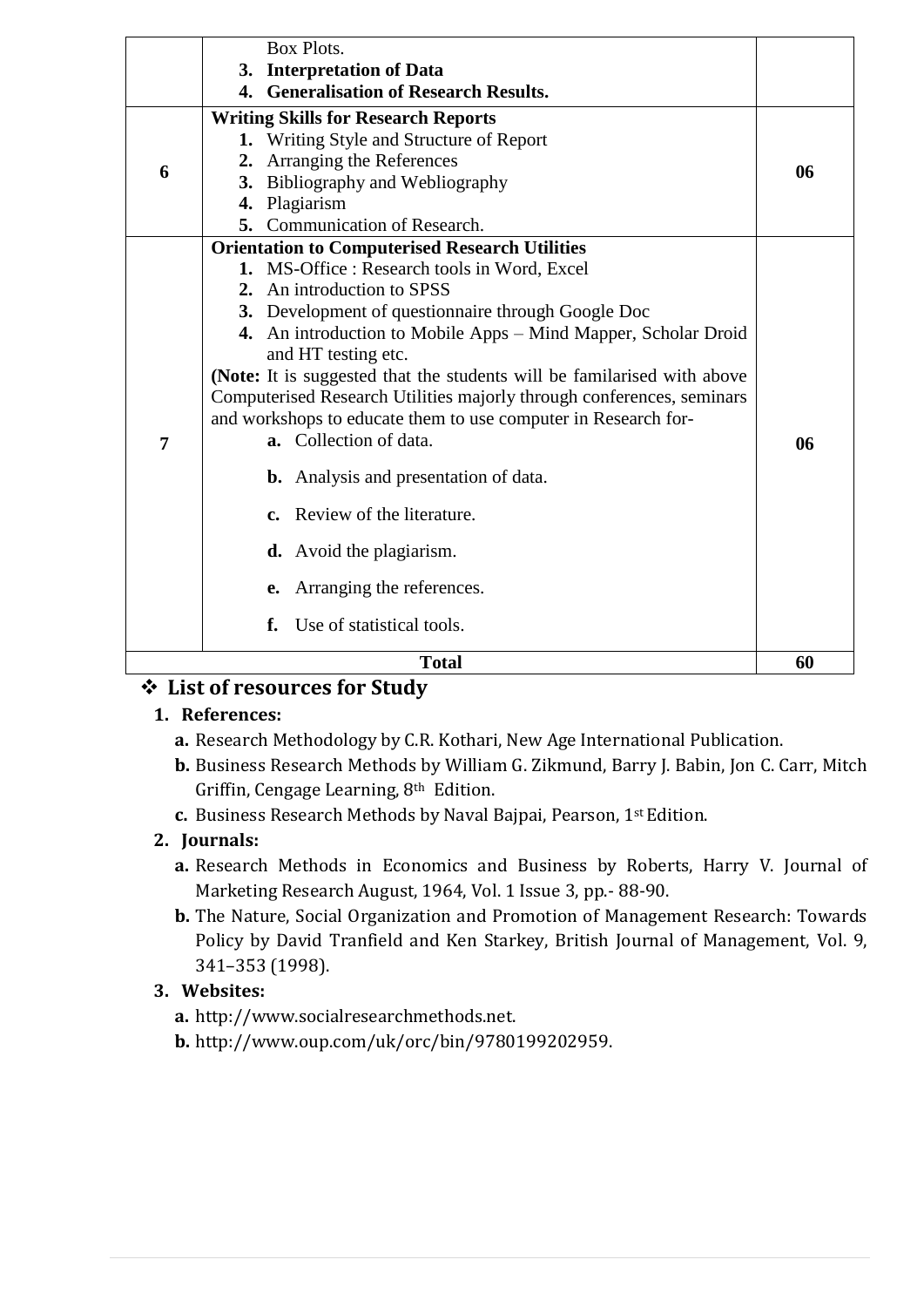## **SPECIALISED AREA IN ACCOUNTING – SEM II**

| <b>Detailed syllabus</b> |                                                                                                                                                                                                                                                                                                                                                                                                                                                                                                                                                                                                                                                                                                                                                                                                                                                                                                                                                                                                             |                       |
|--------------------------|-------------------------------------------------------------------------------------------------------------------------------------------------------------------------------------------------------------------------------------------------------------------------------------------------------------------------------------------------------------------------------------------------------------------------------------------------------------------------------------------------------------------------------------------------------------------------------------------------------------------------------------------------------------------------------------------------------------------------------------------------------------------------------------------------------------------------------------------------------------------------------------------------------------------------------------------------------------------------------------------------------------|-----------------------|
| Unit                     | <b>Contents of the syllabus</b>                                                                                                                                                                                                                                                                                                                                                                                                                                                                                                                                                                                                                                                                                                                                                                                                                                                                                                                                                                             | Number of<br>Lectures |
| 1                        | Title of the topic: ACCOUNTING FOR CONSTRUCTION CONTRACTS<br><b>Contents:</b><br>1.1 Introduction - Accounting Treatment - Percentage of Completion Method,<br>Completed Contract Method. Provision for foreseeable losses - Principles to<br>be followed while taking credit for profit on incomplete contracts, valuation<br>& disclosure of Work-in-progress, escalation clause, preparation of contract<br>accounts.AS7                                                                                                                                                                                                                                                                                                                                                                                                                                                                                                                                                                                 | 08                    |
| 2                        | Title of the topic : ACCOUNTING FOR CORPORATE<br><b>RESTRUTURING</b><br><b>Contents:</b><br>2.1 Amalgamation - Absorption - External reconstruction, (Advanced<br>problemsonly) – Internal Reconstruction – reparation of Scheme of Internal<br>Reconstruction - Share Bu y-Back - Demerger.                                                                                                                                                                                                                                                                                                                                                                                                                                                                                                                                                                                                                                                                                                                | 10                    |
| З                        | <b>Title of the topic: FUND BASED ACCOUNTING</b><br><b>Contents:</b><br>3.1 Introduction - Special Features of Accounting for Educational Institutions,<br>Accounting for Government Grants.                                                                                                                                                                                                                                                                                                                                                                                                                                                                                                                                                                                                                                                                                                                                                                                                                | 10                    |
| 4                        | <b>Title of the topic: SERVICES SECTOR ACCOUNTING</b><br><b>Contents:</b><br>4.1 Hotel accounting – introduction - visitors' ledger.<br>4.2 Hospital accounting – Introduction– capital and revenue expenditure OPD<br>& IPD Register.<br>4.3 Transport Undertaking – Introduction – preparation of final accounts –<br>Accounting of Roadways Preparation of final accounts (problems on<br>roadways) Log Book.                                                                                                                                                                                                                                                                                                                                                                                                                                                                                                                                                                                            | 10                    |
| 5                        | Title of the topic : CORPORATE FINANCIAL REPORTING<br><b>Contents:</b><br>5.1 Issues and problems with reference to published financial statements of<br>Companies. Financial Reporting in respect of Mutual Funds, Non Banking<br>Financial Companies, Merchant Bankers, Stock Brokers                                                                                                                                                                                                                                                                                                                                                                                                                                                                                                                                                                                                                                                                                                                     | 10                    |
| 6                        | Title of the topic : ACCOUNTING FOR CORPORATE TAXATION<br><b>Contents:</b><br>6.1 Accounting for Income Tax: Provision for Taxation – Advance Tax-<br>Completion of Assessment - Corporate Dividend Tax-Tax Deducted at Source<br>- Fringe Benefit Tax - Deferred Tax as per AS.22.<br>6.2 Accounting treatment of Excise Duty and CENVAT: Accounting at the<br>time of payment of Excise Duty, Cenvat Credit availed and utilized for input<br>and Final Product and Capital Goods.<br>6.3 Accounting of State Level Value Added Tax. (VAT): VAT Credit in case<br>of Inputs/Supplies, Capital Goods. Accounting for Liabilities adjusted from<br>VAT credit receivable balance- Inputs and / or Capital Goods. Valuation of<br>Inventories of Inputs and Final Products and Capital Goods.<br>6.4 Accounting under Service Tax. Basics of Service Tax-Accounting Groups<br>and Accounting Heads-Accounting Entries at raising Invoice and receipt of<br>payment.- Booking of expenses and making payment. | 12                    |
|                          | <b>Total Number of Lectures</b>                                                                                                                                                                                                                                                                                                                                                                                                                                                                                                                                                                                                                                                                                                                                                                                                                                                                                                                                                                             | 60                    |
| Notes:                   | 1. Theory questions will carry 20% marks.<br>2. Departical problems will covey 2004 more                                                                                                                                                                                                                                                                                                                                                                                                                                                                                                                                                                                                                                                                                                                                                                                                                                                                                                                    |                       |

<sup>2.</sup> Practical problems will carry 80% marks.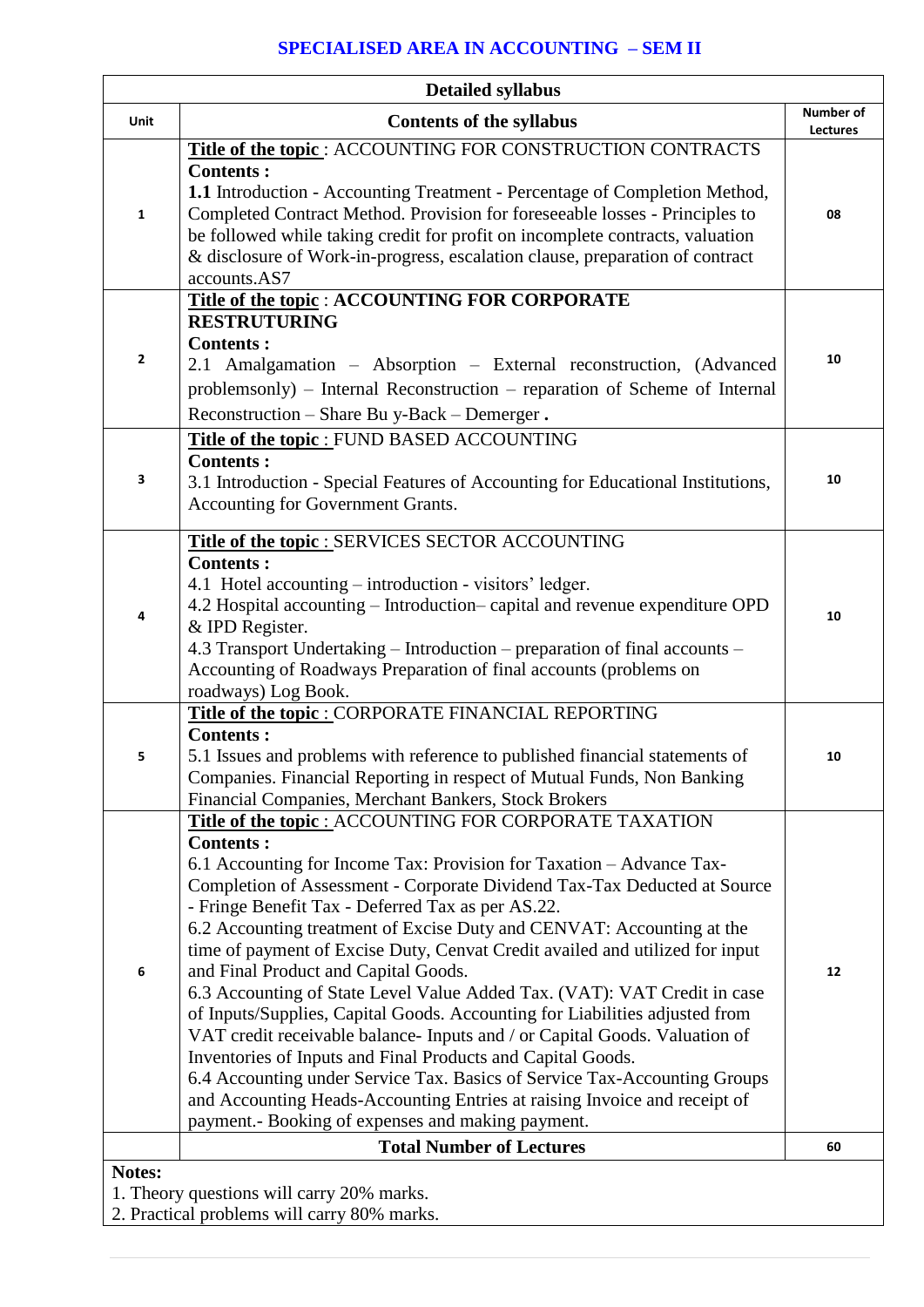#### **Suggested Reference Books recommended**

1. Shukla and Grewal: Advanced Accounts. (S. Chand & Co. Ltd. New Delhi)

2. Jain and Narang: Advanced Accounts.(Kalyani Publishers, Ludhiana)

3. Sr. K. Paul: Accountancy, Volume-I and II.(New Central Book Agency, Kolkata)

4. R. K. Lele and Jawaharlal: Accounting Theory (Himalaya Publishers)

5. Dr. L. S. Porwal: Accounting Theory (Tata McGraw Hill).

6. Robert Anthony, D.F.Hawkins & K.A. Merchant: Accounting Text & Cases (Tata McGrawHill).

7. Dr. S. N. Maheshwari: Corporate Accounting (Viakas Publishing House Pvt. Ltd. New Delhi)

8. 8. Dr.Ashok Sehgal & Dr .Deepak Sehgal: Advanced Accounting (Taxmann, New Delhi).

9. Guidance Notes issued by Institute of Chartered Accountants of India. on :

a. Accounting for State level Value Added Tax ::

b. Accounting for Fringe Benefits Tax :

c. Accounting for Corporate Dividend Tax::

d. Accounting Treatment for Excise Duty:

10. Taxmann's Journal on Service Tax : Volume 10.Part 7. (2007) :Accounting under Service Tax by Pravin Dhandharia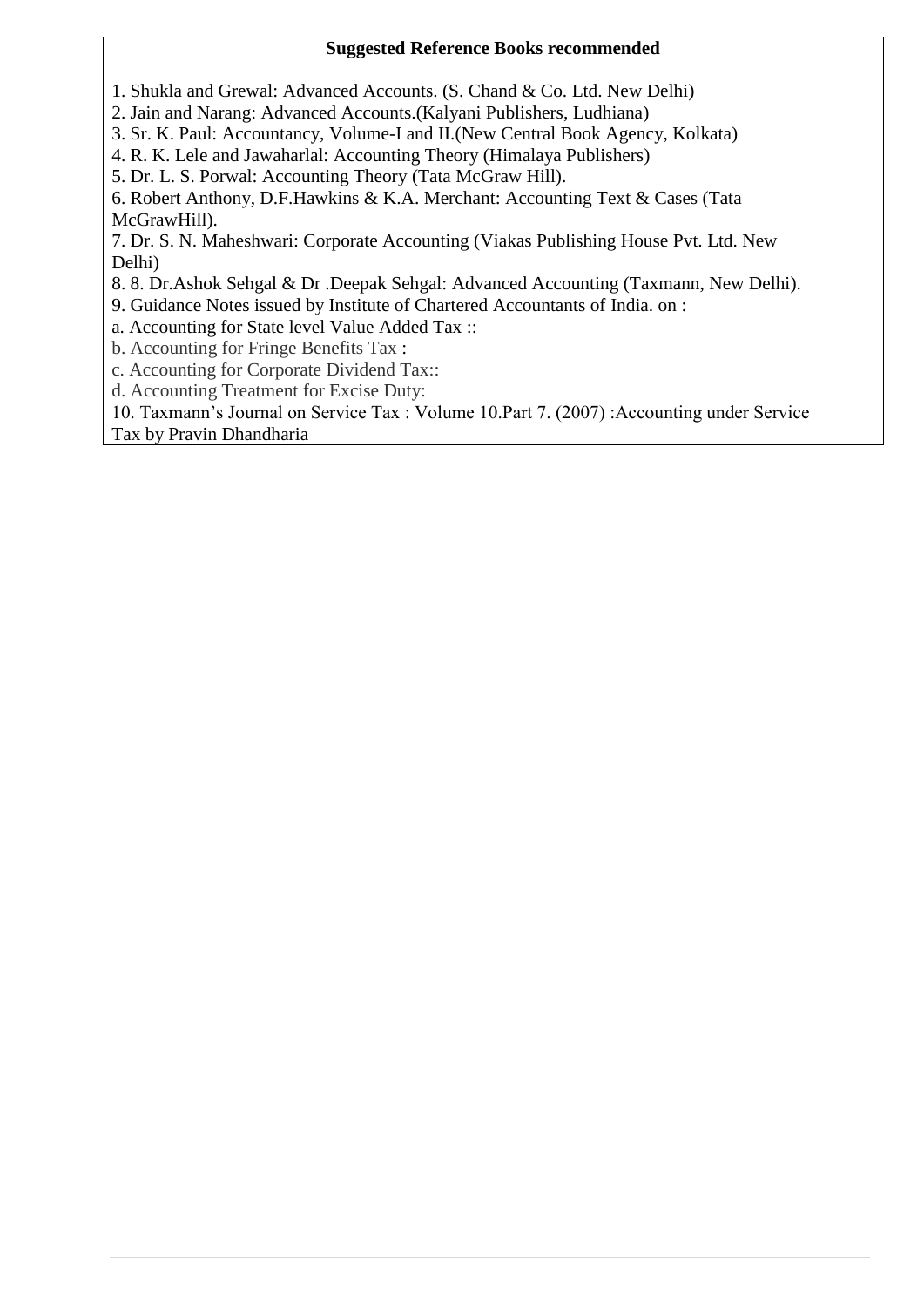#### **ADVANCED STUDIES IN BUSINESS TAX ASSESSMENT & PLANNING – SEM II**

| <b>Detailed syllabus</b> |                                                                                                                                                                                                                                                                                                                                                            |                                        |
|--------------------------|------------------------------------------------------------------------------------------------------------------------------------------------------------------------------------------------------------------------------------------------------------------------------------------------------------------------------------------------------------|----------------------------------------|
| Unit                     | <b>Contents of the syllabus</b>                                                                                                                                                                                                                                                                                                                            | <b>Number</b><br>of<br><b>Lectures</b> |
| $\mathbf{1}$             | <b>Title of the topic: ASSESSMENT OF VARIOUS ENTITIES</b><br>1.1 Assessment of firms and their partners<br>1.2 Assessment of Companies<br>1.3. Assessment of Co-operative Societies<br>1.4 Assessment of Local Authority<br>1.5 Assessment of Mutual Concerns<br>1.6 Assessment of Charitable Trusts (Theory & Problems)<br><b>Contents:</b>               | 08                                     |
| $\overline{2}$           | Title of the topic : MISCELLENEOUS<br><b>Contents:</b><br>2.1 Income Tax authorities, Return of Income, Procedure for Assessment -<br>Types of assessment, Appeals and Revision, Deduction of Tax at Source -<br>Advance payment of Tax - Deduction and Collection of Tax At Source-<br>Interest and penalties, Offences and Prosecutions - Refund of Tax. | 12                                     |
| $\overline{\mathbf{3}}$  | Title of the topic: TAX PLANNING<br><b>Contents:</b><br>3.1 Meaning of tax planning and management, tax evasion and tax avoidance-<br>Nature and scope of tax planning and management in the corporate sector-<br>Justification of corporate tax planning and management. Tax Planning<br>considerations in relation to Business.                          | 12                                     |
| $\overline{\mathbf{4}}$  | <b>Title of the topic: WEALTH TAX</b><br><b>Contents:</b><br>4.1 Scheme of Wealth Tax - Incidence of Wealth Tax - Assets to be included<br>in<br>Net Wealth - Exempted Assets - Valuation of Assets and Wealth Tax<br>Liability - Assessment and Penalties. (Theory & Problems                                                                             | 08                                     |
| 5                        | <b>Title of the topic : SERVICE TAX</b><br><b>Contents:</b><br>5.1 Service Tax: Applicability and Services covered – Valuation of taxable<br>services for service tax– Payment of Service Tax – Registration – Furnishing<br>of Return – Maintenance of Record – Other obligations (Theory only)                                                           | 10                                     |
| 6                        | <b>Title of the topic : VAT</b><br><b>Contents:</b><br>6.1 The Basic concept of VAT-how VAT operates-merits & demerits of VAT-<br>a<br>brief overview of sate level VAT in India (VAT is not to be studied with<br>reference to any particular State VAT Law.                                                                                              | 10                                     |
|                          | <b>Total Number of Lectures</b>                                                                                                                                                                                                                                                                                                                            | 60                                     |
| Notes:<br>considered.    | 1. Amendments made prior to commencement of Academic Year in the relevant act should be<br>2. Theory questions will carry 30% marks.<br>3. Problems will carry 70% marks<br>Scheme of Marking for Semester II will be as under :<br>a. Income Tax 70 Marks                                                                                                 |                                        |

- b. Wealth Tax 10 Marks
- c. Service Tax 10 Marks
- d. VAT 10 Marks
- ---------------------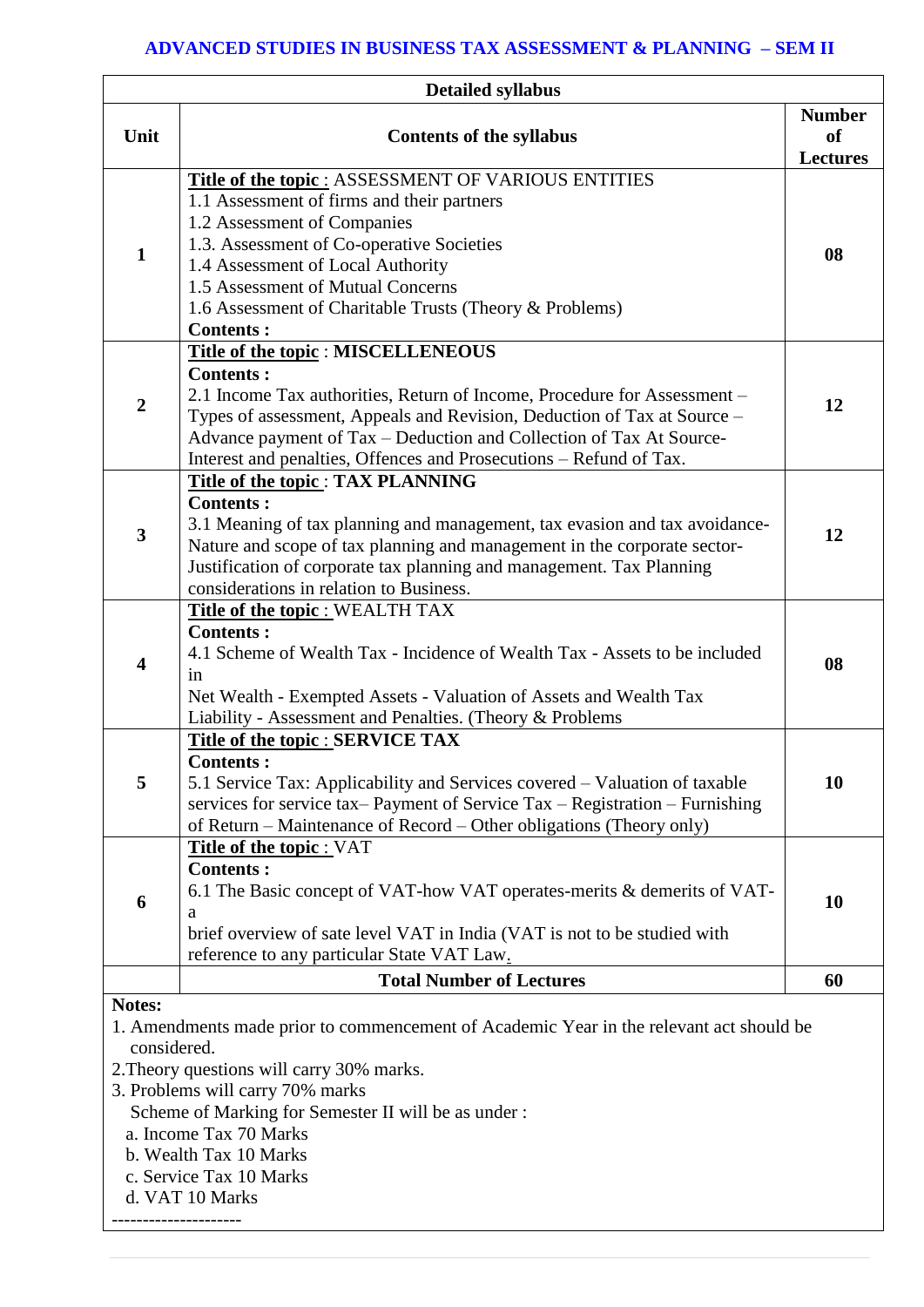Total Marks 100

#### **Suggested Reference Books Books recommended**

- 1. Dr. Vinod Singhania: Direct Taxes, Law and Practice
- 2. Dr. Bhagawati Prasad: Direct Taxes
- 3. Girish Ahuja and Ravi Gupta: Direct Taxes
- 4. T. N. Manoharan: Han d Book of Income Tax Laws
- 5. B.B. Lal & N.Vashisht: Direct Taxes (Pearson)
- 6. S. S. Gupta: Service Tax (Taxmann)`
- 7. R. Mohan Lavis : Service Tax (Bharat Publishers, New Delhi)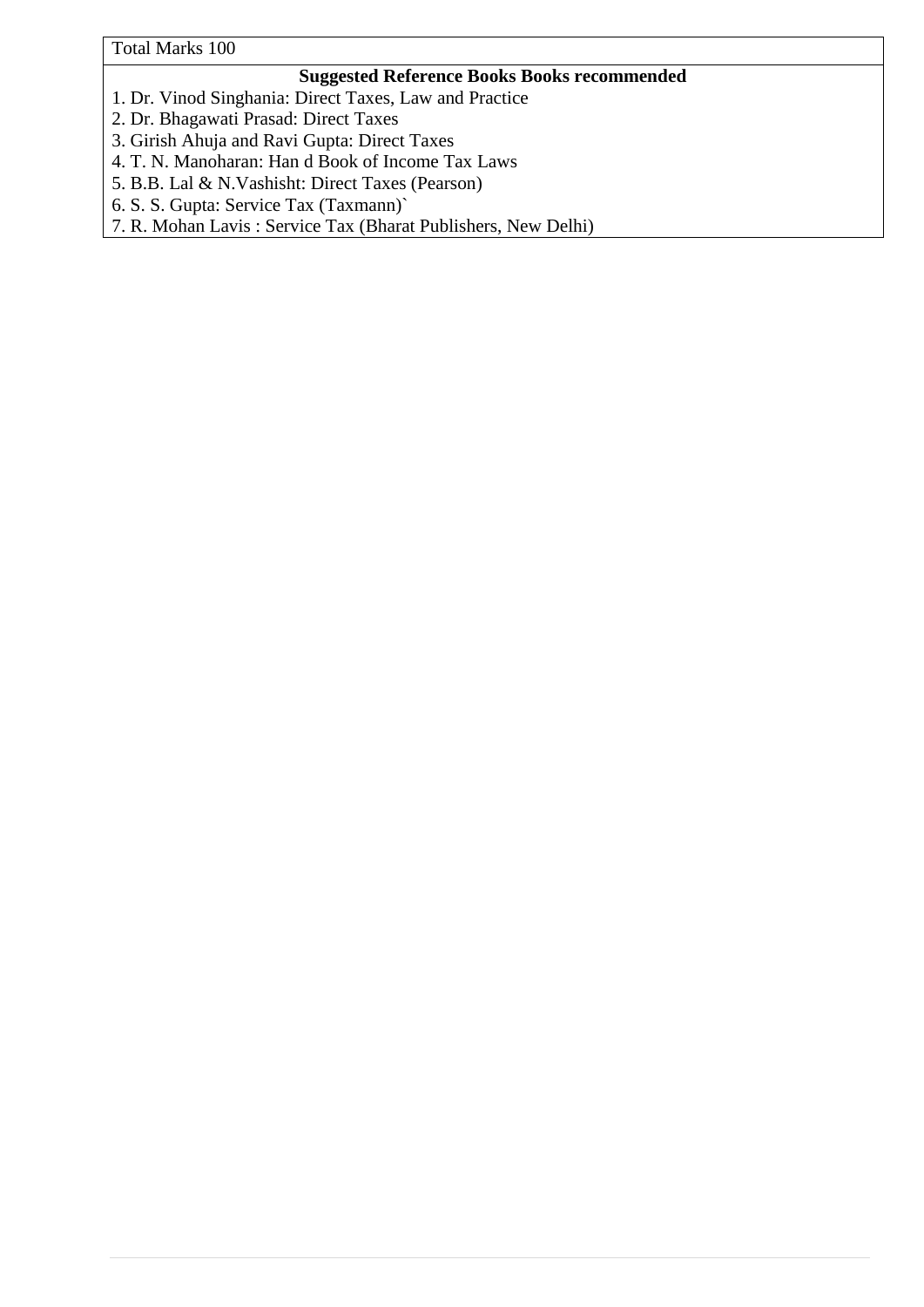## **ADVANCED MARKETING MANAGEMENT – SEM II**

|                         | <b>Detailed syllabus</b>                                                                                                                                                                                                                                                                                                                                                                                                                                                                  |                                                   |
|-------------------------|-------------------------------------------------------------------------------------------------------------------------------------------------------------------------------------------------------------------------------------------------------------------------------------------------------------------------------------------------------------------------------------------------------------------------------------------------------------------------------------------|---------------------------------------------------|
| Unit                    | <b>Contents of the syllabus</b>                                                                                                                                                                                                                                                                                                                                                                                                                                                           | <b>Number</b><br><sub>of</sub><br><b>Lectures</b> |
| $\mathbf{1}$            | Title of the topic : Introduction -:<br><b>Contents:</b><br>1.1 Marketing: Definition & concepts of Marketing and marketing<br>Management<br>Evolution of Marketing (Marketing Orientation) Types of Marketing &<br>functions of marketing<br>1.2 Tele Marketing, E-Marketing.<br>1.3 Services Marketing<br>1.4 Rural Marketing - Features, Importance and<br>Difficulties\Problems,Suggestions for Improvement of rural markets.<br>Marketing planning, research and information system. | 08                                                |
| $\overline{2}$          | Title of the topic: Consumer Behavior -:<br><b>Contents:</b><br>2.1 Meaning and Concept<br>2.2Buying Motives and Consumer Behavior<br>2.3 Environment Influence on Consumer behavior:<br>2.4 Economic, Political, Technological, Global etc.<br>2.5 Consumer Behavior Models and Consumerism<br>2.6Consumer Education and Protection<br>2.7Ethics in Marketing                                                                                                                            | 10                                                |
| $\mathbf{3}$            | <b>Title of the topic:</b> Business to business marketing<br>Introduction to industrial marketing,<br>Importance of Global marketing,<br>Market research and research and development in industrial market<br>Pricing, strategies in industrial market,<br>Marketers facing challenges in industrial market.                                                                                                                                                                              | 12                                                |
| $\overline{\mathbf{4}}$ | <b>Title of the topic : Marketing Strategy -:</b><br><b>Contents:</b><br>4.1 Product, Price, Place, Promotion and Process Strategies<br>4.2 New Product Development Strategy, Failure of a new Product,<br>4.3 Causes and Remedies<br>4.4 Strategies over Product Life cycle<br>4.5 International Marketing as a Strategy                                                                                                                                                                 | 10                                                |
| 5                       | <b>Title of the topic: Sports marketing</b><br><b>Promotion of sports marketing</b><br>Promotion of events and teams and services through sporting events and<br>sports teams<br><b>Career in sports marketing</b><br><b>Case studies</b>                                                                                                                                                                                                                                                 | 08                                                |
| 6                       | Title of the topic : Industrial market research<br><b>Contents:</b><br><b>Meaning, framework for international research</b>                                                                                                                                                                                                                                                                                                                                                               | 08                                                |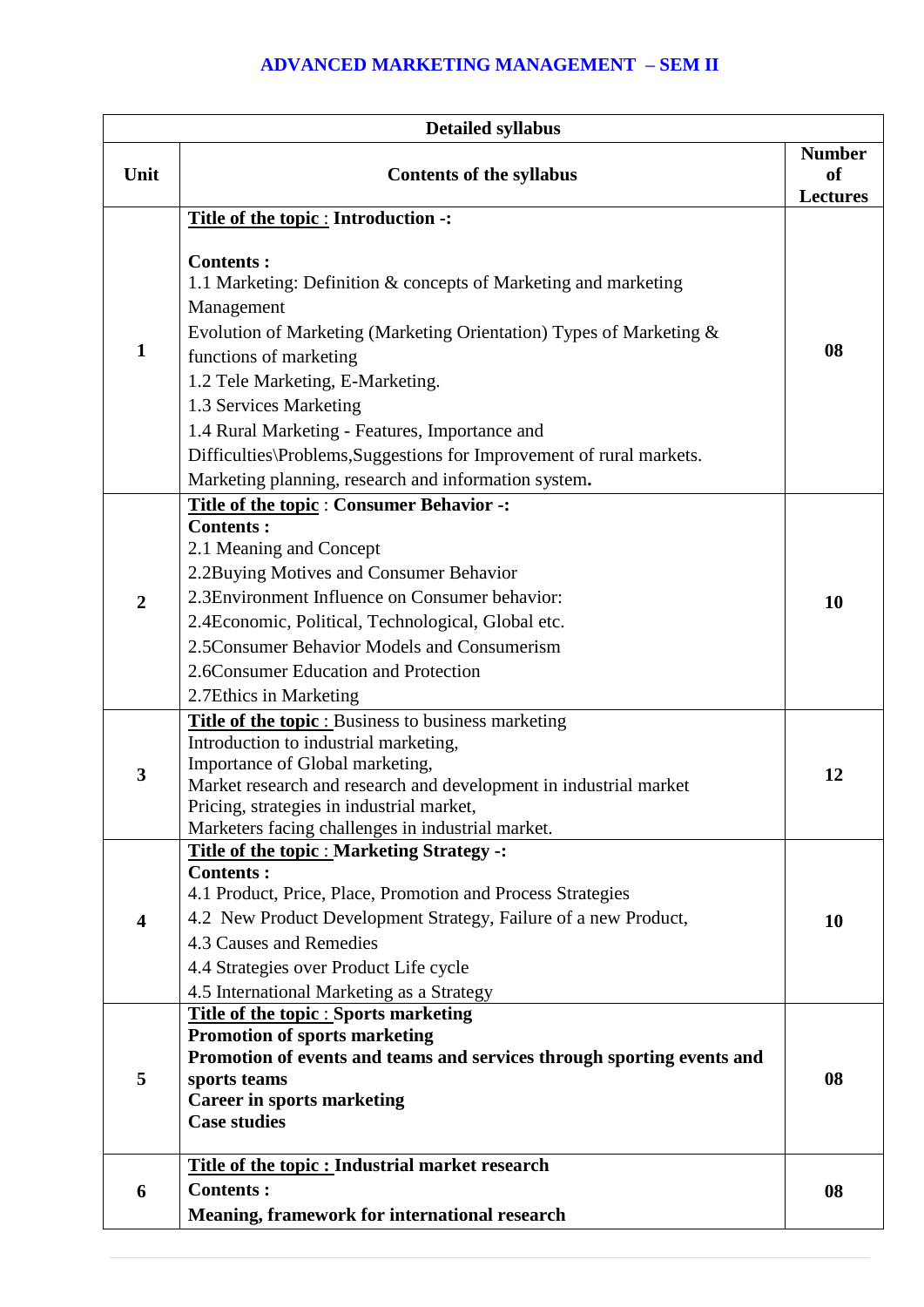|   | Detail information required for marketers                                     |    |
|---|-------------------------------------------------------------------------------|----|
|   | Primary and secondary data of international marking,                          |    |
|   | Organisation for international marketing,                                     |    |
|   | Case studies.                                                                 |    |
|   | Title of the topic : Project work                                             |    |
| 7 | Students will have to visit any marketing organisation in and around pune and | 04 |
|   | to find out different techniques of marketing.                                |    |
|   | <b>Total Number of Lectures</b>                                               | 60 |

#### **Suggested Reference Books Books recommended**

1. Introduction to Marketing - Theory and Practice By Adrian Palmar – Oxford Publication

- 2. Marketing Management By Philip Kotler, Kevin Lane Keller Publication Pearson
- Education
- 3. Marketing Management By Rajan Saxena Tata McGraw Hill

4. Marketing Management – B y S. A. Shertekar

- 5. Modern Marketing Management UBS Publication Distribution Limited By- R. S. Davar
- 6. Marketing Biplab S. Rose Himalaya Publication House
- 7. Marketing Management P. K. Agrawal Pragati Prakashan,

8. Marketing Management – Analysis, Planning, Control By Philip Kotlar (Prentice Hall Delhi)

9. Readings in Marketing Management' - Himalaya Publications House, Mumbai

- 10. International Trade and Export Management Francis Cherunilam
- 11. Principles and Practice of Mark eting in India Dr, C,. B. Mamoria, Joshi, Mulla
- 12. Marketing Management J. C. Gandhi
- 13. Marketing Management Dr. B. K. Chatterji
- 14. Rural Marketing Krishna Havaldar
- 15. Brand Management The Indian Contex t By YLR Moorthi (Vikas Publishing House)

16. Customer Relationship Management – A step by step approach By H. Peeru Mohamed, A sagadevan (Vikas Publishing House)